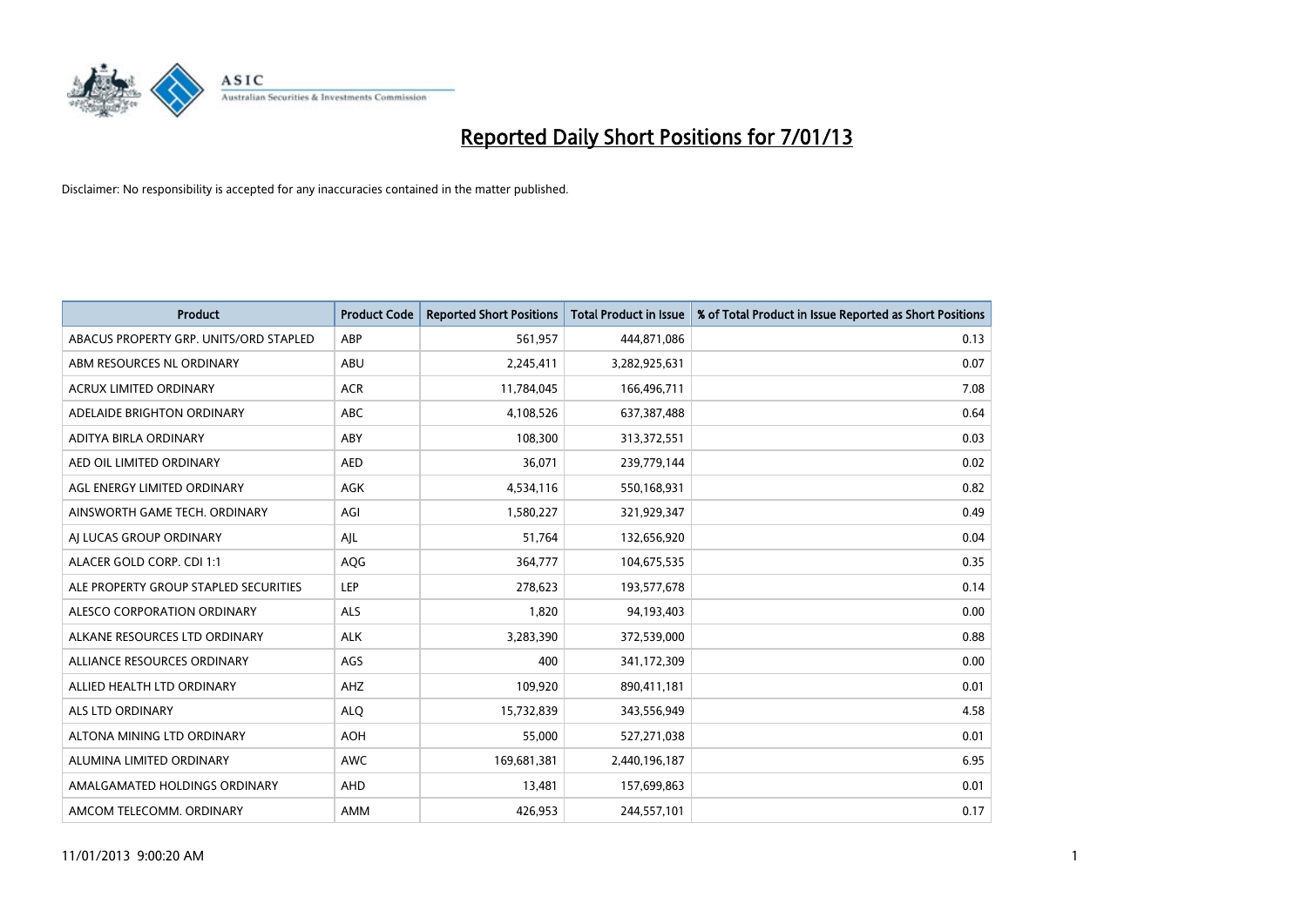

| <b>Product</b>                          | <b>Product Code</b> | <b>Reported Short Positions</b> | <b>Total Product in Issue</b> | % of Total Product in Issue Reported as Short Positions |
|-----------------------------------------|---------------------|---------------------------------|-------------------------------|---------------------------------------------------------|
| AMCOR LIMITED ORDINARY                  | <b>AMC</b>          | 3,290,180                       | 1,206,684,923                 | 0.27                                                    |
| AMP LIMITED ORDINARY                    | AMP                 | 8,180,479                       | 2,930,423,546                 | 0.28                                                    |
| AMPELLA MINING ORDINARY                 | <b>AMX</b>          | 3,906,532                       | 247,500,493                   | 1.58                                                    |
| ANGLOGOLD ASHANTI CDI 5:1               | AGG                 | 500                             | 89,207,765                    | 0.00                                                    |
| ANSELL LIMITED ORDINARY                 | <b>ANN</b>          | 3,628,397                       | 130,768,652                   | 2.77                                                    |
| ANTARES ENERGY LTD ORDINARY             | <b>AZZ</b>          | 554,169                         | 257,000,000                   | 0.22                                                    |
| ANZ BANKING GRP LTD ORDINARY            | ANZ                 | 5,266,225                       | 2,743,588,302                 | 0.19                                                    |
| APA GROUP STAPLED SECURITIES            | <b>APA</b>          | 5,854,724                       | 827,350,325                   | 0.71                                                    |
| APA SUB GRP STAPLED SECURITY            | <b>HDF</b>          | 381,758                         | 560,324,158                   | 0.07                                                    |
| APN NEWS & MEDIA ORDINARY               | <b>APN</b>          | 20,991,324                      | 661,526,586                   | 3.17                                                    |
| AQUARIUS PLATINUM. ORDINARY             | <b>AOP</b>          | 13,800,745                      | 486,851,336                   | 2.83                                                    |
| AQUILA RESOURCES ORDINARY               | <b>AQA</b>          | 8,383,714                       | 411,804,442                   | 2.04                                                    |
| ARAFURA RESOURCE LTD ORDINARY           | <b>ARU</b>          | 1,284,854                       | 441,270,644                   | 0.29                                                    |
| ARB CORPORATION ORDINARY                | <b>ARP</b>          | 97,795                          | 72,481,302                    | 0.13                                                    |
| ARDENT LEISURE GROUP STAPLED SECURITIES | AAD                 | 846,594                         | 397,774,513                   | 0.21                                                    |
| ARGO INVESTMENTS ORDINARY               | <b>ARG</b>          | 159                             | 628,781,353                   | 0.00                                                    |
| ARISTOCRAT LEISURE ORDINARY             | <b>ALL</b>          | 13,349,323                      | 551,418,047                   | 2.42                                                    |
| ARRIUM LTD ORDINARY                     | ARI                 | 5,652,569                       | 1,351,527,328                 | 0.42                                                    |
| ASCIANO LIMITED ORDINARY                | <b>AIO</b>          | 6,731,226                       | 975,385,664                   | 0.69                                                    |
| ASG GROUP LIMITED ORDINARY              | ASZ                 | 1,479,283                       | 206,720,839                   | 0.72                                                    |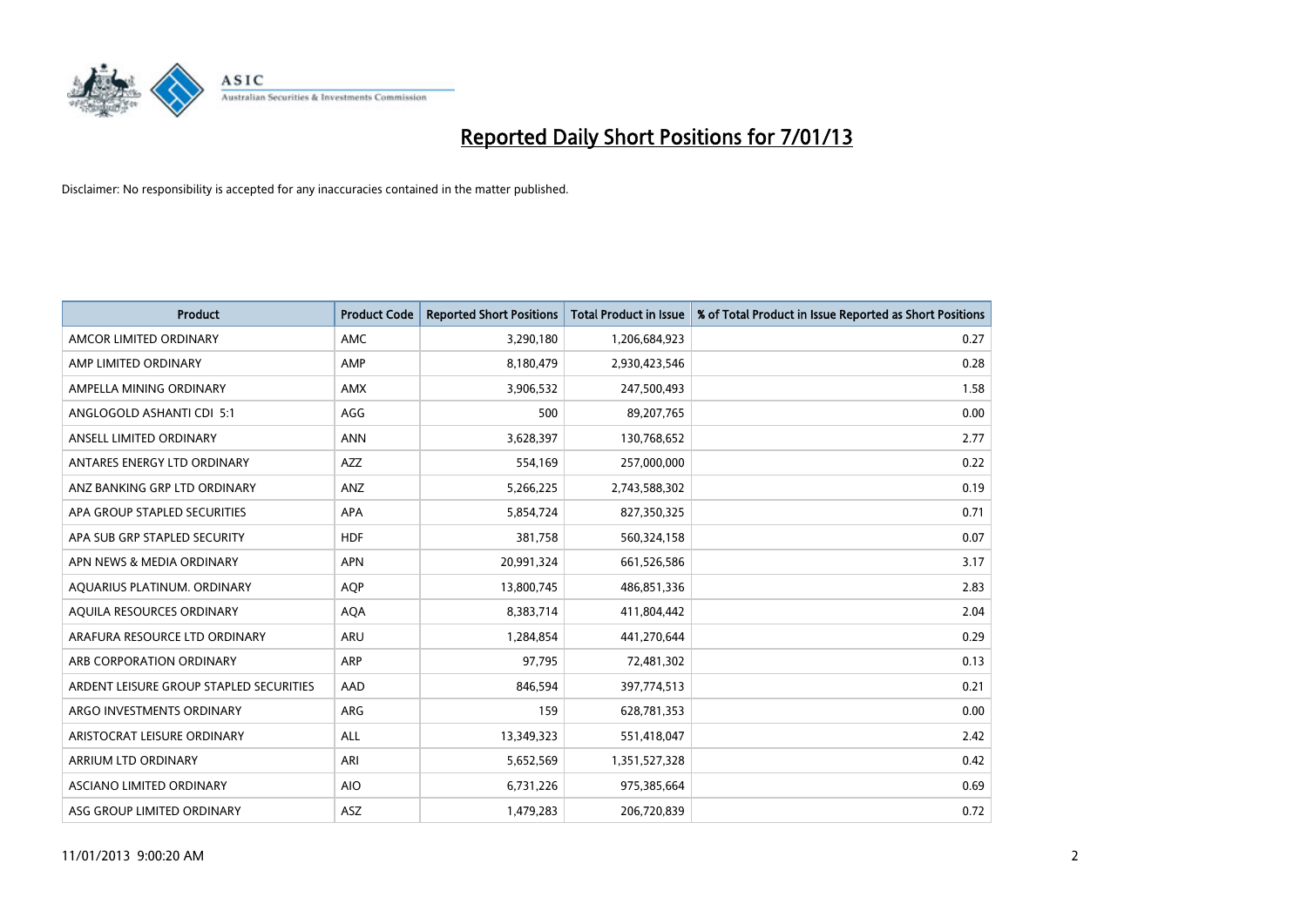

| <b>Product</b>                              | <b>Product Code</b> | <b>Reported Short Positions</b> | <b>Total Product in Issue</b> | % of Total Product in Issue Reported as Short Positions |
|---------------------------------------------|---------------------|---------------------------------|-------------------------------|---------------------------------------------------------|
| ASPEN GROUP ORD/UNITS STAPLED               | <b>APZ</b>          | 62,999                          | 1,197,188,521                 | 0.01                                                    |
| ASPIRE MINING LTD ORDINARY                  | <b>AKM</b>          | 27,141                          | 620,594,556                   | 0.00                                                    |
| ASTRO JAP PROP GROUP STAPLED SECURITIES     | AJA                 | 1,147                           | 58,445,002                    | 0.00                                                    |
| ASX LIMITED ORDINARY                        | ASX                 | 4,265,376                       | 175,136,729                   | 2.44                                                    |
| ATLAS IRON LIMITED ORDINARY                 | AGO                 | 4,810,678                       | 909,718,409                   | 0.53                                                    |
| AURIZON HOLDINGS LTD ORDINARY               | <b>AZI</b>          | 15,575,254                      | 2,137,284,503                 | 0.73                                                    |
| AURORA OIL & GAS ORDINARY                   | <b>AUT</b>          | 7,241,008                       | 447,885,778                   | 1.62                                                    |
| AUSDRILL LIMITED ORDINARY                   | ASL                 | 6,299,276                       | 309,451,963                   | 2.04                                                    |
| AUSENCO LIMITED ORDINARY                    | AAX                 | 1,091,712                       | 123,872,665                   | 0.88                                                    |
| <b>AUSTAL LIMITED ORDINARY</b>              | ASB                 | 2,998,431                       | 346,007,639                   | 0.87                                                    |
| AUSTIN ENGINEERING ORDINARY                 | ANG                 | 449,397                         | 72,314,403                    | 0.62                                                    |
| <b>AUSTRALAND PROPERTY STAPLED SECURITY</b> | <b>ALZ</b>          | 609,885                         | 576,846,597                   | 0.11                                                    |
| AUSTRALIAN AGRICULT. ORDINARY               | AAC                 | 672,043                         | 312,905,085                   | 0.21                                                    |
| AUSTRALIAN INFRASTR. UNITS/ORDINARY         | <b>AIX</b>          | 806,889                         | 620,733,944                   | 0.13                                                    |
| AUSTRALIAN PHARM, ORDINARY                  | API                 | 302,800                         | 488,115,883                   | 0.06                                                    |
| AUTOMOTIVE HOLDINGS ORDINARY                | AHE                 | 7,529                           | 260,579,682                   | 0.00                                                    |
| AVIENNINGS LIMITED ORDINARY                 | AVI                 | 175,000                         | 274,588,694                   | 0.06                                                    |
| AWE LIMITED ORDINARY                        | <b>AWE</b>          | 4,298,562                       | 522,116,985                   | 0.82                                                    |
| AZIMUTH RES LTD ORDINARY                    | <b>AZH</b>          | 1,249,046                       | 424,626,680                   | 0.29                                                    |
| <b>BANDANNA ENERGY ORDINARY</b>             | <b>BND</b>          | 15,557,681                      | 528,481,199                   | 2.94                                                    |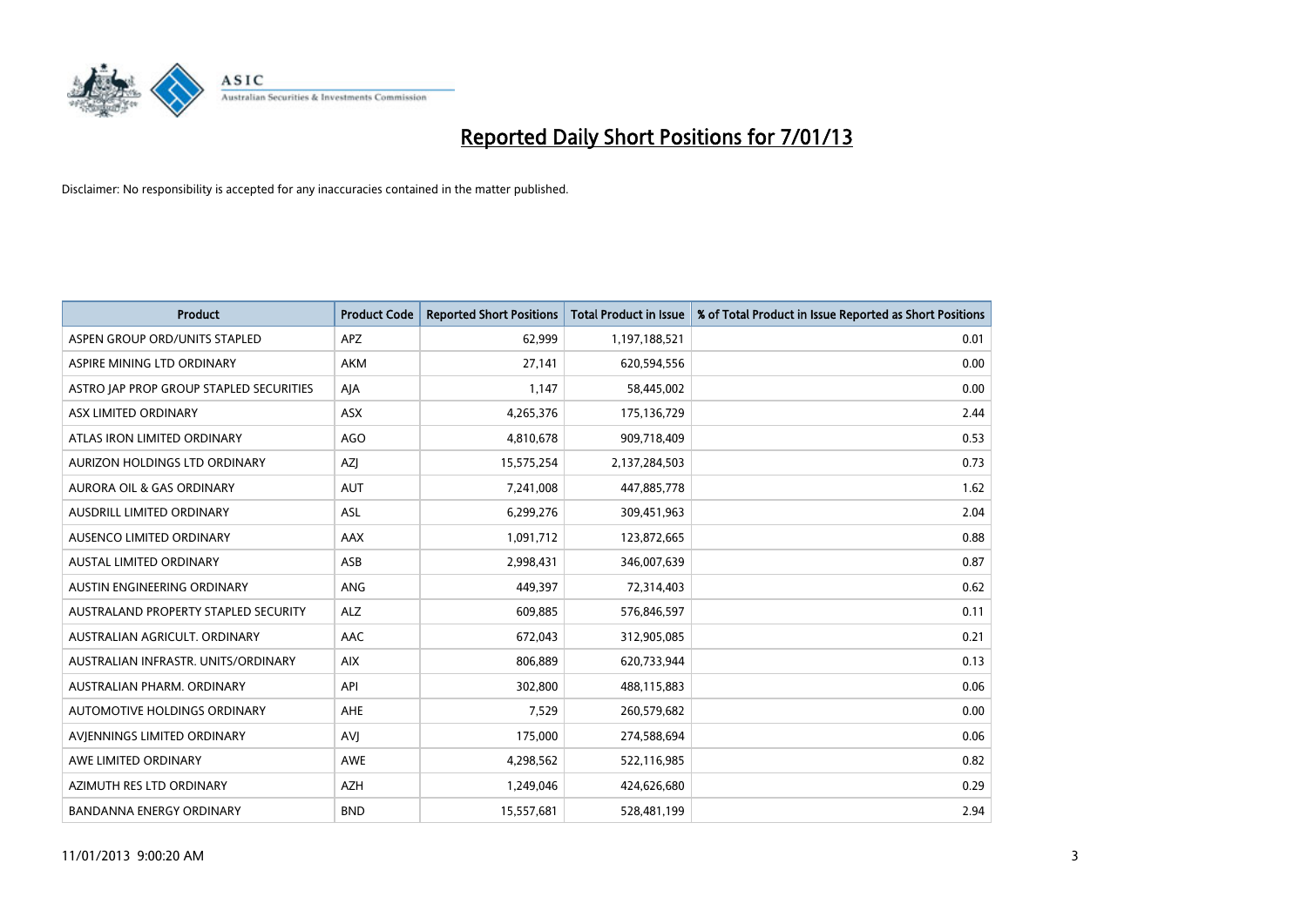

| <b>Product</b>                       | <b>Product Code</b> | <b>Reported Short Positions</b> | <b>Total Product in Issue</b> | % of Total Product in Issue Reported as Short Positions |
|--------------------------------------|---------------------|---------------------------------|-------------------------------|---------------------------------------------------------|
| BANK OF QUEENSLAND. ORDINARY         | <b>BOQ</b>          | 7,491,335                       | 312,878,919                   | 2.39                                                    |
| <b>BASE RES LIMITED ORDINARY</b>     | <b>BSE</b>          | 460,270                         | 560,440,029                   | 0.08                                                    |
| <b>BATHURST RESOURCES ORDINARY</b>   | <b>BTU</b>          | 38,410,809                      | 697,247,997                   | 5.51                                                    |
| BC IRON LIMITED ORDINARY             | <b>BCI</b>          | 458,547                         | 119,440,150                   | 0.38                                                    |
| <b>BEACH ENERGY LIMITED ORDINARY</b> | <b>BPT</b>          | 17,605,610                      | 1,263,677,572                 | 1.39                                                    |
| BEADELL RESOURCE LTD ORDINARY        | <b>BDR</b>          | 11,730,271                      | 742,204,752                   | 1.58                                                    |
| BENDIGO AND ADELAIDE ORDINARY        | <b>BEN</b>          | 9,604,710                       | 402,426,835                   | 2.39                                                    |
| BERKELEY RESOURCES ORDINARY          | <b>BKY</b>          | 181,640                         | 179,393,273                   | 0.10                                                    |
| BHP BILLITON LIMITED ORDINARY        | <b>BHP</b>          | 11,621,192                      | 3,211,691,105                 | 0.36                                                    |
| <b>BILLABONG ORDINARY</b>            | <b>BBG</b>          | 6,230,149                       | 478,944,292                   | 1.30                                                    |
| <b>BLACKTHORN RESOURCES ORDINARY</b> | <b>BTR</b>          | 210,931                         | 164,285,950                   | 0.13                                                    |
| <b>BLUESCOPE STEEL LTD ORDINARY</b>  | <b>BSL</b>          | 1,157,397                       | 558,243,305                   | 0.21                                                    |
| <b>BOART LONGYEAR ORDINARY</b>       | <b>BLY</b>          | 3,016,458                       | 461,163,412                   | 0.65                                                    |
| <b>BORAL LIMITED, ORDINARY</b>       | <b>BLD</b>          | 40,236,052                      | 766,235,816                   | 5.25                                                    |
| <b>BOUGAINVILLE COPPER ORDINARY</b>  | <b>BOC</b>          |                                 | 401,062,500                   | 0.00                                                    |
| <b>BRADKEN LIMITED ORDINARY</b>      | <b>BKN</b>          | 11,038,307                      | 169,240,662                   | 6.52                                                    |
| <b>BRAMBLES LIMITED ORDINARY</b>     | <b>BXB</b>          | 5,970,852                       | 1,556,588,785                 | 0.38                                                    |
| BREVILLE GROUP LTD ORDINARY          | <b>BRG</b>          | 754,857                         | 130,095,322                   | 0.58                                                    |
| <b>BRICKWORKS LIMITED ORDINARY</b>   | <b>BKW</b>          | 62,397                          | 147,818,132                   | 0.04                                                    |
| BROCKMAN MINING LTD ORDINARY         | <b>BCK</b>          | 91,872                          | 7.224.094.327                 | 0.00                                                    |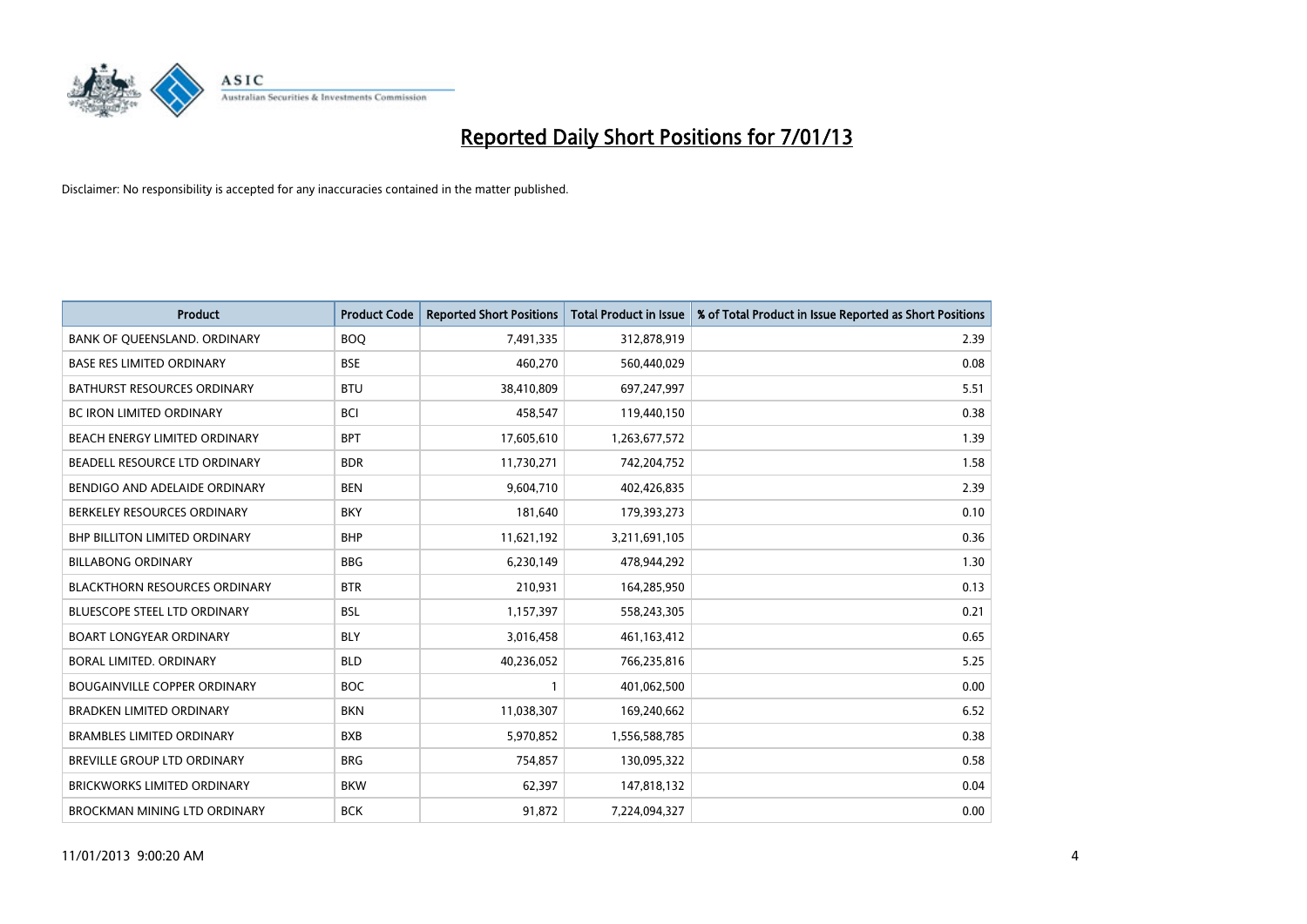

| <b>Product</b>                          | <b>Product Code</b> | <b>Reported Short Positions</b> | <b>Total Product in Issue</b> | % of Total Product in Issue Reported as Short Positions |
|-----------------------------------------|---------------------|---------------------------------|-------------------------------|---------------------------------------------------------|
| BT INVESTMENT MNGMNT ORDINARY           | <b>BTT</b>          | 31,110                          | 274,214,460                   | 0.01                                                    |
| <b>BURU ENERGY ORDINARY</b>             | <b>BRU</b>          | 13,025,876                      | 273,769,554                   | 4.76                                                    |
| <b>BWP TRUST ORDINARY UNITS</b>         | <b>BWP</b>          | 3,655,762                       | 533,645,790                   | 0.69                                                    |
| CABCHARGE AUSTRALIA ORDINARY            | CAB                 | 5,855,704                       | 120,430,683                   | 4.86                                                    |
| <b>CALIBRE GROUP LTD ORDINARY</b>       | <b>CGH</b>          | 513,535                         | 307,378,401                   | 0.17                                                    |
| CALTEX AUSTRALIA ORDINARY               | <b>CTX</b>          | 4,763,179                       | 270,000,000                   | 1.76                                                    |
| CAPE LAMBERT RES LTD ORDINARY           | <b>CFE</b>          | 743.207                         | 689,108,792                   | 0.11                                                    |
| CARABELLA RES LTD ORDINARY              | <b>CLR</b>          | 53,326                          | 152,361,547                   | 0.03                                                    |
| <b>CARBON ENERGY ORDINARY</b>           | <b>CNX</b>          | 48,071                          | 778,451,954                   | 0.01                                                    |
| <b>CARDNO LIMITED ORDINARY</b>          | CDD                 | 5,779,629                       | 141,133,512                   | 4.10                                                    |
| CARNARVON PETROLEUM ORDINARY            | <b>CVN</b>          | 1,120,063                       | 937,257,700                   | 0.12                                                    |
| CARSALES.COM LTD ORDINARY               | <b>CRZ</b>          | 6,180,358                       | 235,768,495                   | 2.62                                                    |
| <b>CEDAR WOODS PROP. ORDINARY</b>       | <b>CWP</b>          | 5,001                           | 73,047,793                    | 0.01                                                    |
| <b>CENTRAL PETROLEUM ORDINARY</b>       | <b>CTP</b>          | 676,268                         | 1,386,978,365                 | 0.05                                                    |
| CENTRO RETAIL AUST ORD/UNIT STAPLED SEC | <b>CRF</b>          | 6,186,070                       | 1,427,391,696                 | 0.43                                                    |
| CERAMIC FUEL CELLS ORDINARY             | <b>CFU</b>          | 390                             | 1,559,231,320                 | 0.00                                                    |
| CFS RETAIL TRUST GRP STAPLED SECURITIES | <b>CFX</b>          | 34,914,426                      | 2,828,495,659                 | 1.23                                                    |
| CHALLENGER DIV.PRO. STAPLED UNITS       | <b>CDI</b>          | 54,705                          | 214,101,013                   | 0.03                                                    |
| <b>CHALLENGER LIMITED ORDINARY</b>      | <b>CGF</b>          | 3,986,486                       | 539,090,985                   | 0.74                                                    |
| CHARTER HALL GROUP STAPLED US PROHIBIT. | <b>CHC</b>          | 467,717                         | 298,730,356                   | 0.16                                                    |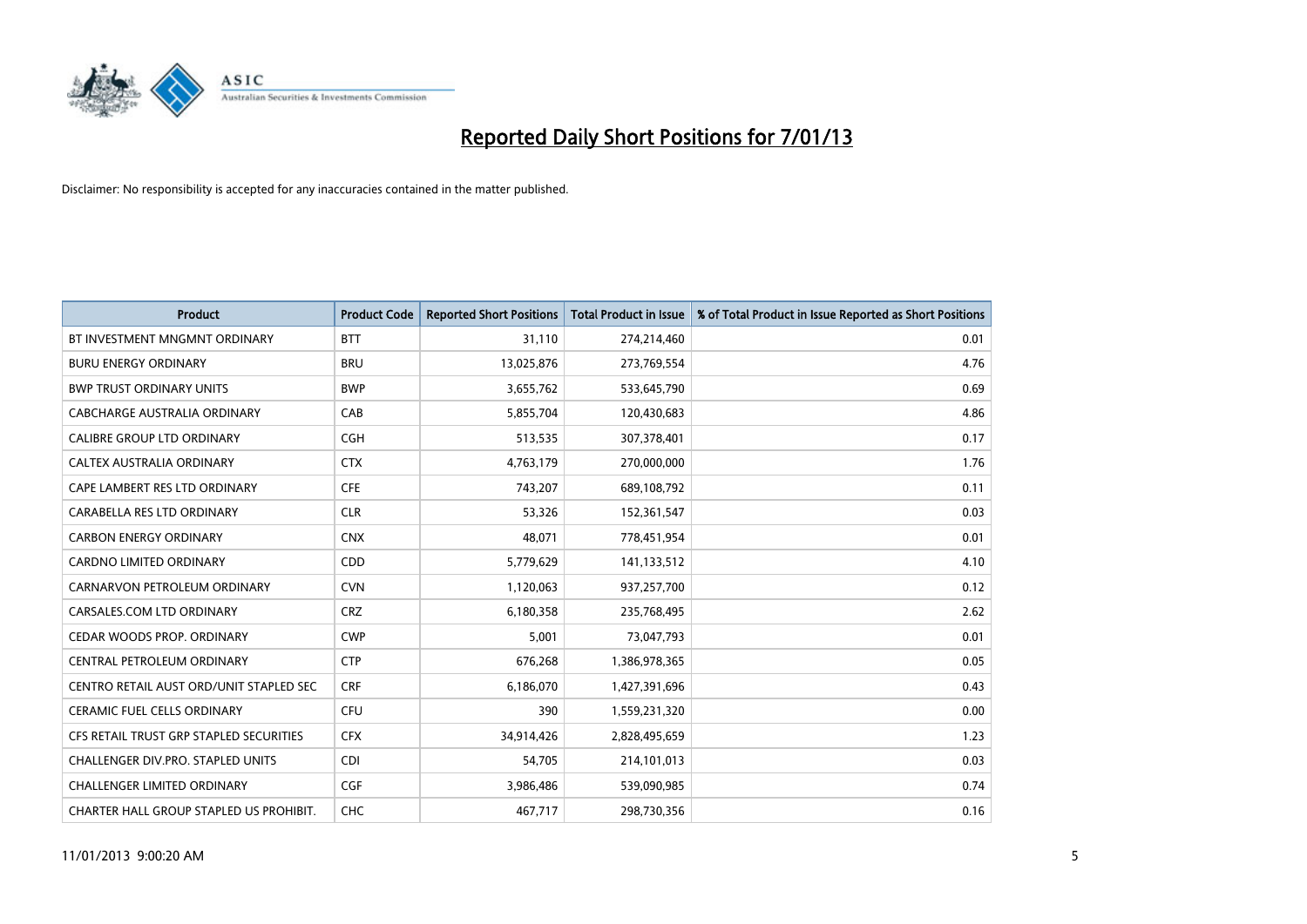

| <b>Product</b>                          | <b>Product Code</b> | <b>Reported Short Positions</b> | <b>Total Product in Issue</b> | % of Total Product in Issue Reported as Short Positions |
|-----------------------------------------|---------------------|---------------------------------|-------------------------------|---------------------------------------------------------|
| <b>CHARTER HALL RETAIL UNITS</b>        | <b>COR</b>          | 873,271                         | 334,098,571                   | 0.26                                                    |
| <b>CHORUS LIMITED ORDINARY</b>          | <b>CNU</b>          | 1,061,593                       | 385,082,123                   | 0.28                                                    |
| CITIGOLD CORP LTD ORDINARY              | <b>CTO</b>          | 1,433,288                       | 1,352,907,765                 | 0.11                                                    |
| <b>CLOUGH LIMITED ORDINARY</b>          | <b>CLO</b>          | 80,236                          | 775,259,839                   | 0.01                                                    |
| <b>CNPR GRP UNITS/ORD STAPLED</b>       | <b>CNP</b>          | 2,537                           | 972,414,514                   | 0.00                                                    |
| COAL OF AFRICA LTD ORDINARY             | <b>CZA</b>          | 67,650                          | 800,951,034                   | 0.01                                                    |
| <b>COALSPUR MINES LTD ORDINARY</b>      | <b>CPL</b>          | 13,595,412                      | 620,729,899                   | 2.19                                                    |
| COCA-COLA AMATIL ORDINARY               | <b>CCL</b>          | 3,790,945                       | 762,133,414                   | 0.50                                                    |
| <b>COCHLEAR LIMITED ORDINARY</b>        | <b>COH</b>          | 5,047,610                       | 57,026,689                    | 8.85                                                    |
| <b>COCKATOO COAL ORDINARY</b>           | <b>COK</b>          | 16,376,770                      | 1,016,746,908                 | 1.61                                                    |
| CODAN LIMITED ORDINARY                  | <b>CDA</b>          | 47,340                          | 176,862,573                   | 0.03                                                    |
| <b>COLLINS FOODS LTD ORDINARY</b>       | <b>CKF</b>          | 320,971                         | 93,000,003                    | 0.35                                                    |
| COMMONWEALTH BANK, ORDINARY             | <b>CBA</b>          | 14,208,766                      | 1,609,180,841                 | 0.88                                                    |
| <b>COMMONWEALTH PROP ORDINARY UNITS</b> | <b>CPA</b>          | 14,194,840                      | 2,347,003,413                 | 0.60                                                    |
| <b>COMPASS RESOURCES ORDINARY</b>       | <b>CMR</b>          | 7,472                           | 1,403,744,100                 | 0.00                                                    |
| COMPUTERSHARE LTD ORDINARY              | CPU                 | 12,824,121                      | 555,664,059                   | 2.31                                                    |
| CONTINENTAL COAL LTD ORDINARY           | CCC                 | 983                             | 473,061,772                   | 0.00                                                    |
| COOPER ENERGY LTD ORDINARY              | <b>COE</b>          | 213,897                         | 329,034,654                   | 0.07                                                    |
| <b>CORP TRAVEL LIMITED ORDINARY</b>     | <b>CTD</b>          | 134,863                         | 74,971,020                    | 0.18                                                    |
| <b>CREDIT CORP GROUP ORDINARY</b>       | <b>CCP</b>          | 23,781                          | 45,932,899                    | 0.05                                                    |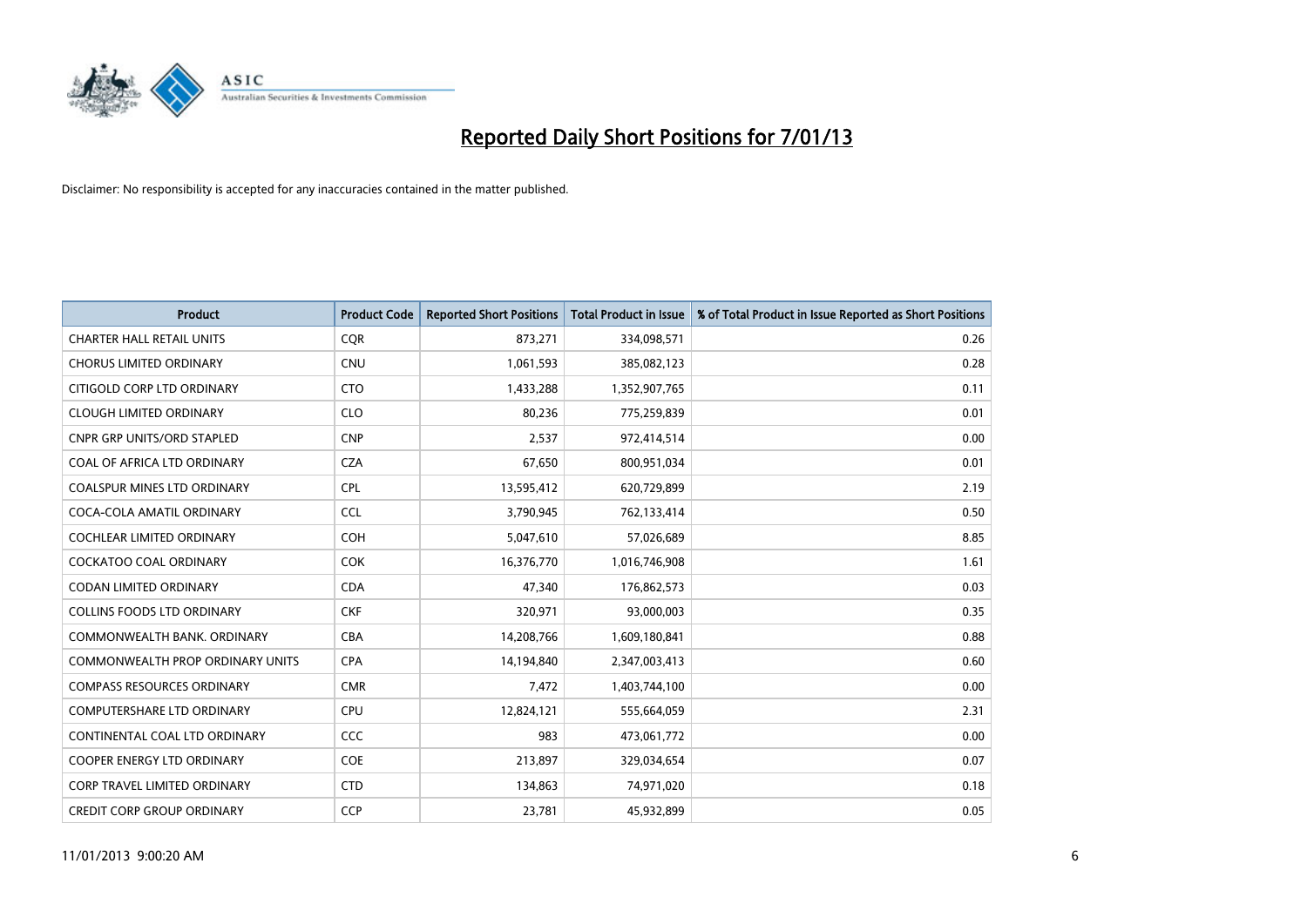

| <b>Product</b>                          | <b>Product Code</b> | <b>Reported Short Positions</b> | <b>Total Product in Issue</b> | % of Total Product in Issue Reported as Short Positions |
|-----------------------------------------|---------------------|---------------------------------|-------------------------------|---------------------------------------------------------|
| <b>CROMWELL PROP STAPLED SECURITIES</b> | <b>CMW</b>          | 1,632,428                       | 1,407,704,638                 | 0.12                                                    |
| <b>CROWN LIMITED ORDINARY</b>           | <b>CWN</b>          | 8,154,199                       | 728,394,185                   | 1.12                                                    |
| <b>CSG LIMITED ORDINARY</b>             | CSV                 | 635,197                         | 278,394,845                   | 0.23                                                    |
| <b>CSL LIMITED ORDINARY</b>             | <b>CSL</b>          | 2,165,011                       | 498,756,024                   | 0.43                                                    |
| <b>CSR LIMITED ORDINARY</b>             | <b>CSR</b>          | 41,414,835                      | 506,000,315                   | 8.18                                                    |
| <b>CUDECO LIMITED ORDINARY</b>          | CDU                 | 5,424,383                       | 188,943,961                   | 2.87                                                    |
| DART ENERGY LTD ORDINARY                | <b>DTE</b>          | 15,606,507                      | 878,168,388                   | 1.78                                                    |
| DATA#3 LIMITED ORDINARY                 | <b>DTL</b>          | 4,131                           | 153,974,950                   | 0.00                                                    |
| DAVID JONES LIMITED ORDINARY            | <b>DIS</b>          | 55,790,803                      | 531,788,775                   | 10.49                                                   |
| DECMIL GROUP LIMITED ORDINARY           | <b>DCG</b>          | 1,017,540                       | 168,203,219                   | 0.60                                                    |
| DEVINE LIMITED ORDINARY                 | <b>DVN</b>          | 178,184                         | 158,730,556                   | 0.11                                                    |
| DEXUS PROPERTY GROUP STAPLED UNITS      | <b>DXS</b>          | 15,182,922                      | 4,839,024,176                 | 0.31                                                    |
| DISCOVERY METALS LTD ORDINARY           | <b>DML</b>          | 2,227,842                       | 486,986,451                   | 0.46                                                    |
| DOMINO PIZZA ENTERPR ORDINARY           | <b>DMP</b>          | 79,940                          | 70,192,674                    | 0.11                                                    |
| DORAY MINERALS LTD ORDINARY             | <b>DRM</b>          | 105,000                         | 139,200,101                   | 0.08                                                    |
| DOWNER EDI LIMITED ORDINARY             | <b>DOW</b>          | 6,277,216                       | 429,100,296                   | 1.46                                                    |
| DRILLSEARCH ENERGY ORDINARY             | <b>DLS</b>          | 1,450,484                       | 427,353,371                   | 0.34                                                    |
| DUET GROUP STAPLED US PROHIBIT.         | <b>DUE</b>          | 3,062,831                       | 1,158,216,750                 | 0.26                                                    |
| DULUXGROUP LIMITED ORDINARY             | <b>DLX</b>          | 8,861,849                       | 374,507,181                   | 2.37                                                    |
| <b>DWS LTD ORDINARY</b>                 | <b>DWS</b>          | 101,719                         | 132,362,763                   | 0.08                                                    |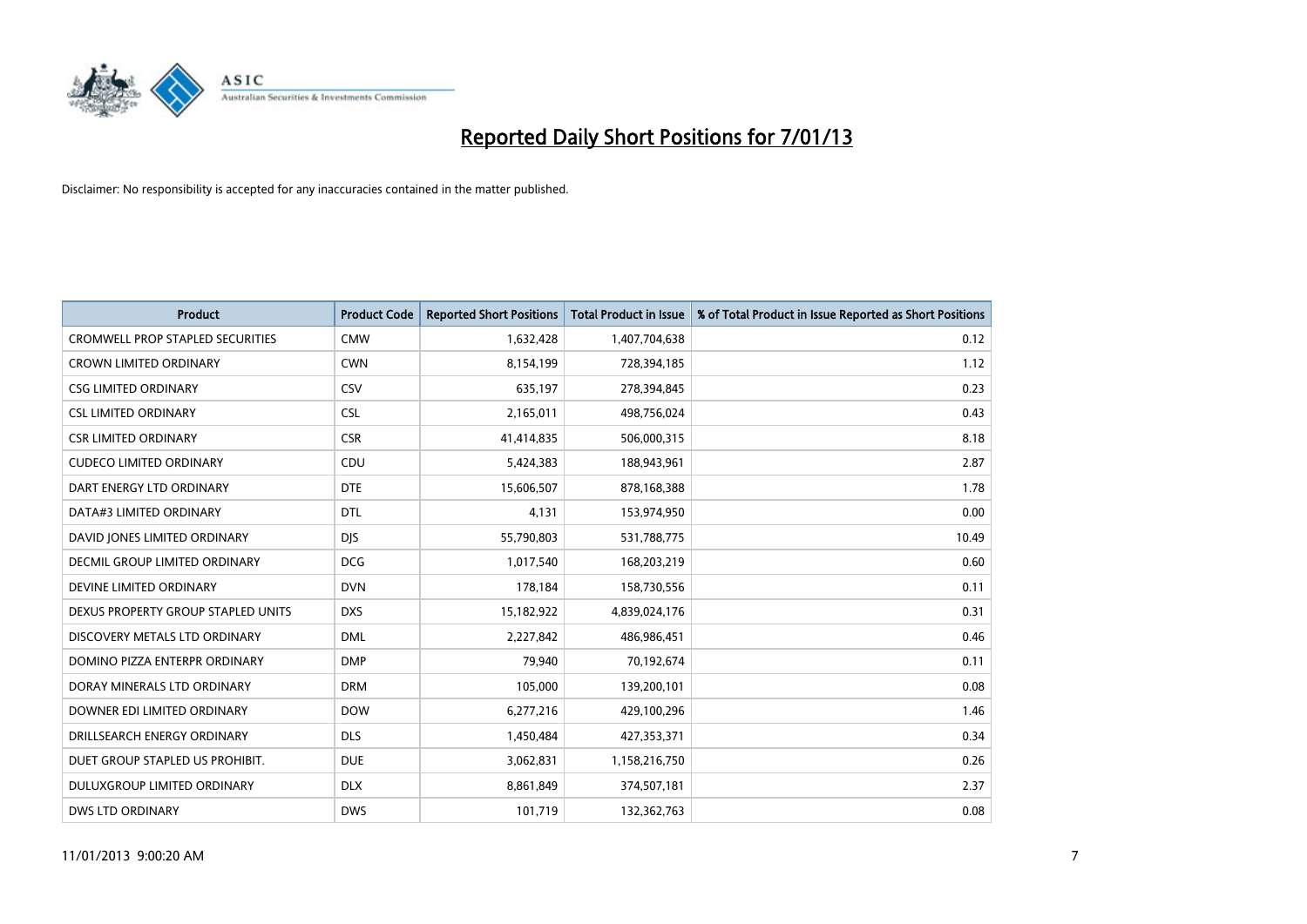

| <b>Product</b>                        | <b>Product Code</b> | <b>Reported Short Positions</b> | <b>Total Product in Issue</b> | % of Total Product in Issue Reported as Short Positions |
|---------------------------------------|---------------------|---------------------------------|-------------------------------|---------------------------------------------------------|
| ECHO ENTERTAINMENT ORDINARY           | <b>EGP</b>          | 10,333,377                      | 825,672,730                   | 1.25                                                    |
| ELDERS LIMITED ORDINARY               | <b>ELD</b>          | 19,080,859                      | 448,598,480                   | 4.25                                                    |
| ELEMENTAL MINERALS ORDINARY           | <b>ELM</b>          | 39,616                          | 288,587,228                   | 0.01                                                    |
| ELEMENTOS LIMITED ORDINARY            | <b>ELT</b>          | 16                              | 148,352,638                   | 0.00                                                    |
| <b>EMECO HOLDINGS ORDINARY</b>        | <b>EHL</b>          | 6,741,146                       | 599,675,707                   | 1.12                                                    |
| <b>ENDEAVOUR MIN CORP CDI 1:1</b>     | <b>EVR</b>          | 217,332                         | 126,365,941                   | 0.17                                                    |
| <b>ENERGY RESOURCES ORDINARY 'A'</b>  | <b>ERA</b>          | 6,948,448                       | 517,725,062                   | 1.34                                                    |
| <b>ENERGY WORLD CORPOR. ORDINARY</b>  | <b>EWC</b>          | 18,359,410                      | 1,734,166,672                 | 1.06                                                    |
| <b>ENVESTRA LIMITED ORDINARY</b>      | <b>ENV</b>          | 10,008,885                      | 1,603,333,497                 | 0.62                                                    |
| EQUATORIAL RES LTD ORDINARY           | EQX                 | 117,214                         | 117,235,353                   | 0.10                                                    |
| EVOLUTION MINING LTD ORDINARY         | <b>EVN</b>          | 3,833,277                       | 708,092,989                   | 0.54                                                    |
| FAIRFAX MEDIA LTD ORDINARY            | <b>FXI</b>          | 333,499,919                     | 2,351,955,725                 | 14.18                                                   |
| <b>FAR LTD ORDINARY</b>               | <b>FAR</b>          | 21,000,000                      | 2,499,846,742                 | 0.84                                                    |
| FISHER & PAYKEL H. ORDINARY           | <b>FPH</b>          | 5,620                           | 542,602,858                   | 0.00                                                    |
| FKP PROPERTY GROUP STAPLED SECURITIES | <b>FKP</b>          | 7,023,848                       | 321,578,705                   | 2.18                                                    |
| FLEETWOOD CORP ORDINARY               | <b>FWD</b>          | 2,920,287                       | 60,033,258                    | 4.86                                                    |
| FLETCHER BUILDING ORDINARY            | <b>FBU</b>          | 6,594,026                       | 684,793,538                   | 0.96                                                    |
| FLEXIGROUP LIMITED ORDINARY           | <b>FXL</b>          | 404,718                         | 287,469,669                   | 0.14                                                    |
| FLIGHT CENTRE ORDINARY                | <b>FLT</b>          | 12,594,393                      | 100,165,616                   | 12.57                                                   |
| FLINDERS MINES LTD ORDINARY           | <b>FMS</b>          | 761,521                         | 1,821,300,404                 | 0.04                                                    |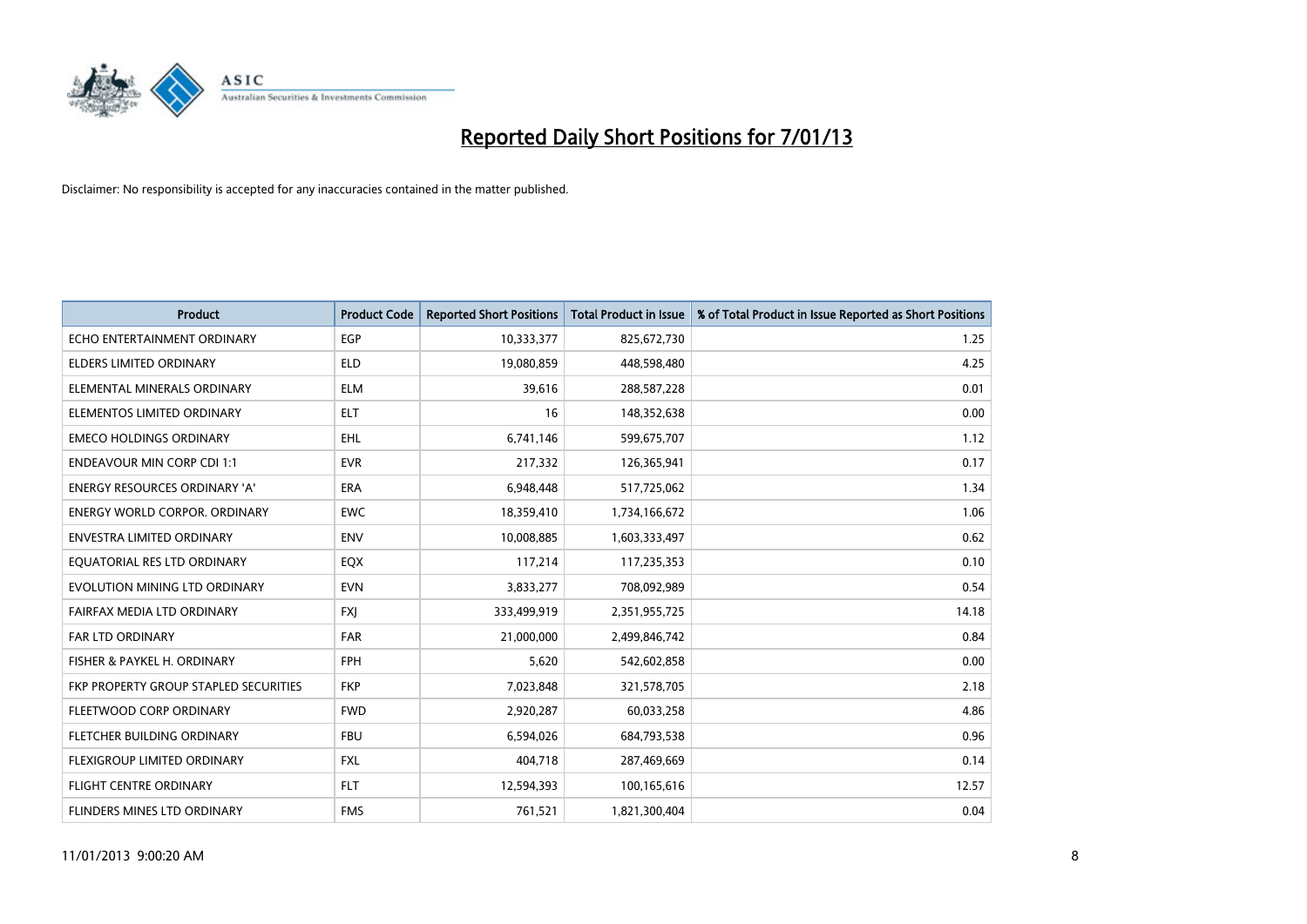

| <b>Product</b>                            | <b>Product Code</b> | <b>Reported Short Positions</b> | <b>Total Product in Issue</b> | % of Total Product in Issue Reported as Short Positions |
|-------------------------------------------|---------------------|---------------------------------|-------------------------------|---------------------------------------------------------|
| <b>FOCUS MINERALS LTD ORDINARY</b>        | <b>FML</b>          | 1,503,998                       | 8,822,771,352                 | 0.02                                                    |
| FONTERRA SHARE FUND ORDINARY UNITS        | FSF                 | 23,312                          | 95,592,485                    | 0.02                                                    |
| <b>FORGE GROUP LIMITED ORDINARY</b>       | FGE                 | 98,206                          | 86,169,014                    | 0.11                                                    |
| FORTESCUE METALS GRP ORDINARY             | <b>FMG</b>          | 180,668,827                     | 3,113,798,659                 | 5.80                                                    |
| <b>G.U.D. HOLDINGS ORDINARY</b>           | GUD                 | 1,410,902                       | 71,341,319                    | 1.98                                                    |
| <b>G8 EDUCATION LIMITED ORDINARY</b>      | <b>GEM</b>          | 335,049                         | 246,048,593                   | 0.14                                                    |
| <b>GALAXY RESOURCES ORDINARY</b>          | <b>GXY</b>          | 3,118,815                       | 560,357,421                   | 0.56                                                    |
| <b>GENETIC TECHNOLOGIES ORDINARY</b>      | <b>GTG</b>          | 662,100                         | 474,971,819                   | 0.14                                                    |
| <b>GEODYNAMICS LIMITED ORDINARY</b>       | GDY                 | 850                             | 406,452,608                   | 0.00                                                    |
| <b>GINDALBIE METALS LTD ORDINARY</b>      | <b>GBG</b>          | 27,603,469                      | 1,404,350,200                 | 1.97                                                    |
| <b>GOODMAN FIELDER. ORDINARY</b>          | <b>GFF</b>          | 24,017,871                      | 1,955,559,207                 | 1.23                                                    |
| <b>GOODMAN GROUP STAPLED US PROHIBIT.</b> | <b>GMG</b>          | 2,844,503                       | 1,713,233,947                 | 0.17                                                    |
| <b>GPT GROUP STAPLED SEC.</b>             | <b>GPT</b>          | 7,758,512                       | 1,766,785,075                 | 0.44                                                    |
| <b>GRAINCORP LIMITED A CLASS ORDINARY</b> | <b>GNC</b>          | 1,603,074                       | 228,855,628                   | 0.70                                                    |
| <b>GRANGE RESOURCES, ORDINARY</b>         | <b>GRR</b>          | 1,479,868                       | 1,155,487,102                 | 0.13                                                    |
| <b>GREENLAND MIN EN LTD ORDINARY</b>      | GGG                 | 4,440,271                       | 567,937,409                   | 0.78                                                    |
| <b>GRYPHON MINERALS LTD ORDINARY</b>      | GRY                 | 16,595,649                      | 400,464,983                   | 4.14                                                    |
| <b>GUILDFORD COAL LTD ORDINARY</b>        | <b>GUF</b>          | 1,423,482                       | 521,046,899                   | 0.27                                                    |
| <b>GUNNS LIMITED ORDINARY</b>             | <b>GNS</b>          | 51,528,090                      | 848,401,559                   | 6.07                                                    |
| <b>GWA GROUP LTD ORDINARY</b>             | <b>GWA</b>          | 9,660,797                       | 304,706,899                   | 3.17                                                    |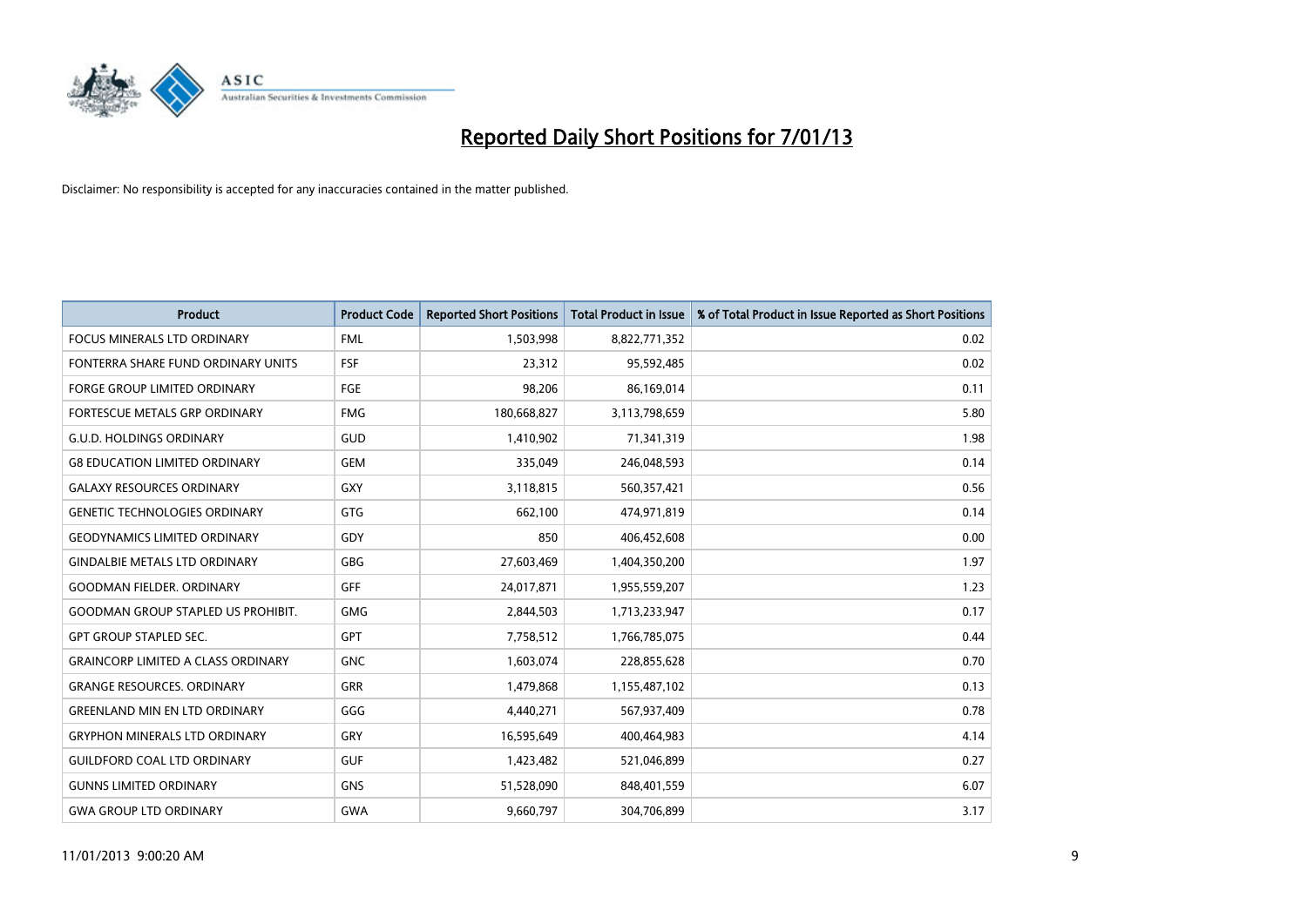

| <b>Product</b>                                | <b>Product Code</b> | <b>Reported Short Positions</b> | <b>Total Product in Issue</b> | % of Total Product in Issue Reported as Short Positions |
|-----------------------------------------------|---------------------|---------------------------------|-------------------------------|---------------------------------------------------------|
| <b>HARVEY NORMAN ORDINARY</b>                 | <b>HVN</b>          | 118,669,934                     | 1,062,316,784                 | 11.17                                                   |
| HASTIE GROUP LIMITED ORDINARY                 | <b>HST</b>          | 233,914                         | 137,353,504                   | 0.17                                                    |
| <b>HENDERSON GROUP CDI 1:1</b>                | <b>HGG</b>          | 1,164,005                       | 717,648,677                   | 0.16                                                    |
| HFA HOLDINGS LIMITED ORDINARY                 | <b>HFA</b>          | 3,809                           | 117,332,831                   | 0.00                                                    |
| HILLGROVE RES LTD ORDINARY                    | <b>HGO</b>          | 3,410,553                       | 1,022,760,221                 | 0.33                                                    |
| HILLS HOLDINGS LTD ORDINARY                   | <b>HIL</b>          | 3,170,165                       | 246,500,444                   | 1.29                                                    |
| HORIZON OIL LIMITED ORDINARY                  | <b>HZN</b>          | 34,844,168                      | 1,130,811,515                 | 3.08                                                    |
| HOT CHILI LTD ORDINARY                        | <b>HCH</b>          | 997,524                         | 286,776,224                   | 0.35                                                    |
| <b>ICON ENERGY LIMITED ORDINARY</b>           | <b>ICN</b>          | 2,554                           | 533,391,210                   | 0.00                                                    |
| <b>IINET LIMITED ORDINARY</b>                 | <b>IIN</b>          | 181,111                         | 161,238,847                   | 0.11                                                    |
| <b>ILUKA RESOURCES ORDINARY</b>               | ILU                 | 64,558,594                      | 418,700,517                   | 15.42                                                   |
| <b>IMDEX LIMITED ORDINARY</b>                 | <b>IMD</b>          | 659,040                         | 210,473,188                   | 0.31                                                    |
| <b>INCITEC PIVOT ORDINARY</b>                 | IPL                 | 5,786,042                       | 1,628,730,107                 | 0.36                                                    |
| INDEPENDENCE GROUP ORDINARY                   | <b>IGO</b>          | 4,737,332                       | 232,882,535                   | 2.03                                                    |
| INDOPHIL RESOURCES ORDINARY                   | <b>IRN</b>          | 1,140,233                       | 1,203,146,194                 | 0.09                                                    |
| <b>INFIGEN ENERGY STAPLED SECURITIES</b>      | <b>IFN</b>          | 3,360,950                       | 762,265,972                   | 0.44                                                    |
| <b>INSURANCE AUSTRALIA ORDINARY</b>           | IAG                 | 5,734,584                       | 2,079,034,021                 | 0.28                                                    |
| INTEGRA MINING LTD. ORDINARY                  | <b>IGR</b>          | 1,804,932                       | 934,440,899                   | 0.19                                                    |
| <b>INTREPID MINES ORDINARY</b>                | <b>IAU</b>          | 9,698,151                       | 555,419,975                   | 1.75                                                    |
| <b>INVESTA OFFICE FUND STAPLED SECURITIES</b> | <b>IOF</b>          | 3,378,523                       | 614,047,458                   | 0.55                                                    |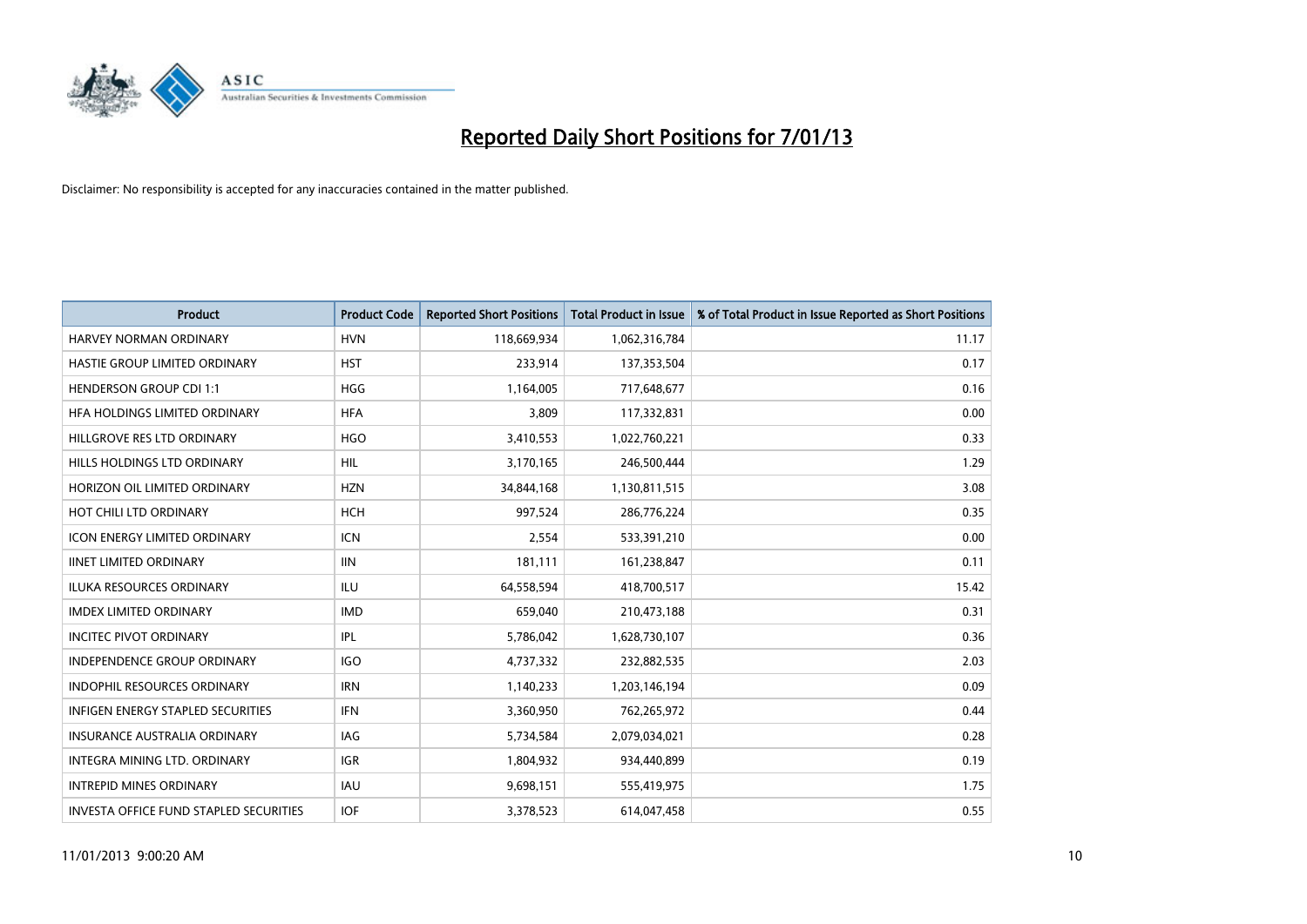

| <b>Product</b>                                  | <b>Product Code</b> | <b>Reported Short Positions</b> | <b>Total Product in Issue</b> | % of Total Product in Issue Reported as Short Positions |
|-------------------------------------------------|---------------------|---------------------------------|-------------------------------|---------------------------------------------------------|
| <b>INVOCARE LIMITED ORDINARY</b>                | IVC                 | 3,218,768                       | 110,030,298                   | 2.93                                                    |
| ION LIMITED ORDINARY                            | <b>ION</b>          | 164,453                         | 256,365,105                   | 0.06                                                    |
| <b>IOOF HOLDINGS LTD ORDINARY</b>               | IFL                 | 1,334,011                       | 229,794,395                   | 0.58                                                    |
| <b>IRESS LIMITED ORDINARY</b>                   | <b>IRE</b>          | 2,008,546                       | 128,620,231                   | 1.56                                                    |
| <b>IRON ORE HOLDINGS ORDINARY</b>               | <b>IOH</b>          | 39,352                          | 161,174,005                   | 0.02                                                    |
| <b>IVANHOE AUSTRALIA ORDINARY</b>               | <b>IVA</b>          | 1,977,781                       | 714,483,151                   | 0.28                                                    |
| <b>JAMES HARDIE INDUST CHESS DEPOSITARY INT</b> | <b>IHX</b>          | 9,142,570                       | 440,917,727                   | 2.07                                                    |
| <b>IB HI-FI LIMITED ORDINARY</b>                | <b>IBH</b>          | 19,395,509                      | 98,850,643                    | 19.62                                                   |
| <b>JUMBO INTERACTIVE ORDINARY</b>               | <b>JIN</b>          | 1,000                           | 43,002,560                    | 0.00                                                    |
| <b>JUPITER MINES ORDINARY</b>                   | <b>IMS</b>          | 1,672                           | 2,281,835,383                 | 0.00                                                    |
| KAGARA LTD ORDINARY                             | <b>KZL</b>          | 3,034,733                       | 798,953,117                   | 0.38                                                    |
| KANGAROO RES LTD ORDINARY                       | <b>KRL</b>          | 191,687                         | 3,434,430,012                 | 0.01                                                    |
| KAROON GAS AUSTRALIA ORDINARY                   | <b>KAR</b>          | 189,000                         | 221,420,769                   | 0.09                                                    |
| KATHMANDU HOLD LTD ORDINARY                     | <b>KMD</b>          | 625,808                         | 200,215,894                   | 0.31                                                    |
| <b>KBL MINING LIMITED ORDINARY</b>              | <b>KBL</b>          | 1,820                           | 293,535,629                   | 0.00                                                    |
| KENTOR GOLD LIMITED ORDINARY                    | KGL                 | 275                             | 140,040,563                   | 0.00                                                    |
| KINGSGATE CONSOLID. ORDINARY                    | <b>KCN</b>          | 8,217,485                       | 151,828,173                   | 5.41                                                    |
| KINGSROSE MINING LTD ORDINARY                   | <b>KRM</b>          | 88,137                          | 291,261,517                   | 0.03                                                    |
| LEIGHTON HOLDINGS ORDINARY                      | LEI                 | 8,688,342                       | 337,164,188                   | 2.58                                                    |
| LEND LEASE GROUP UNIT/ORD STAPLED               | LLC                 | 5,461,875                       | 574,351,883                   | 0.95                                                    |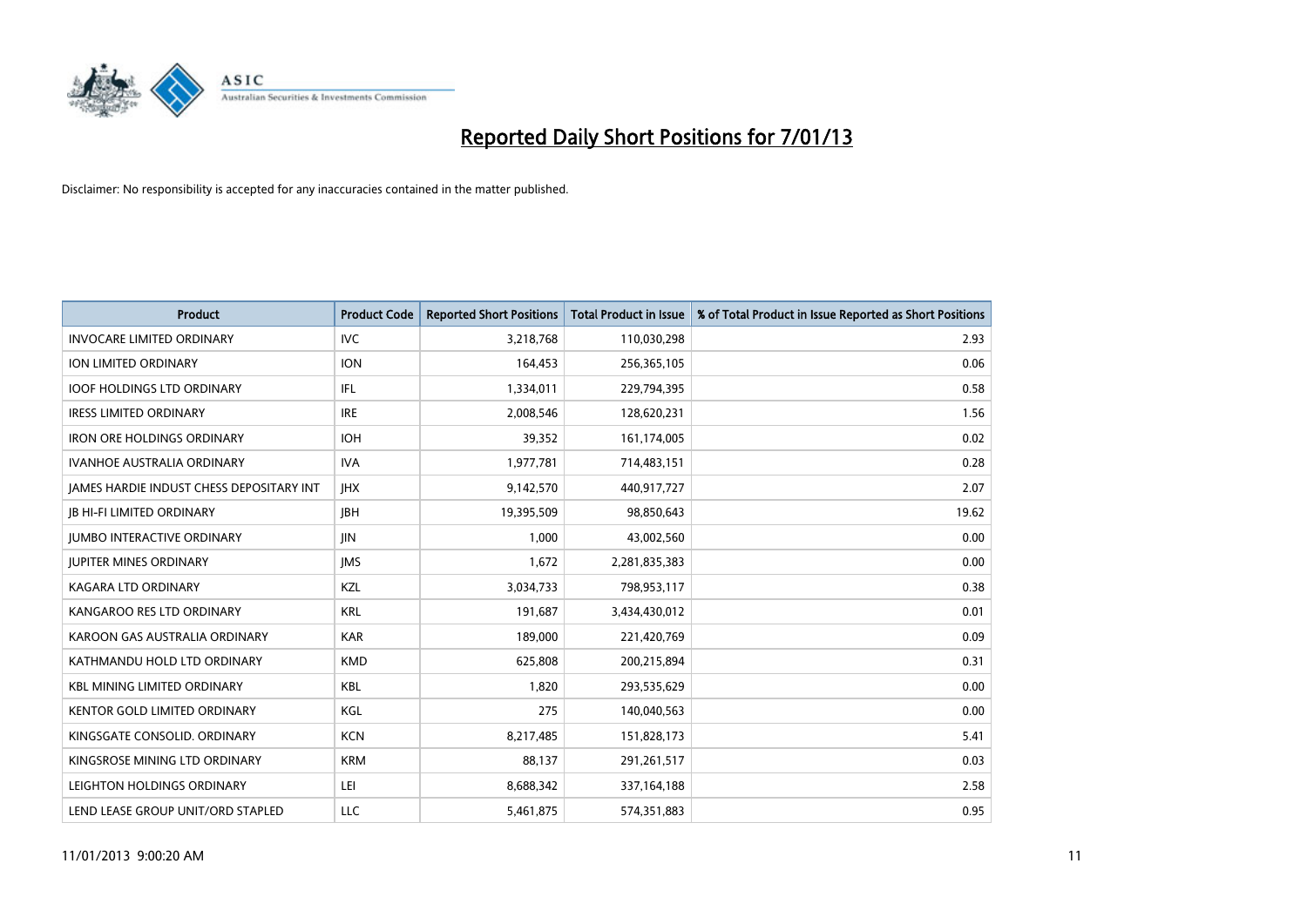

| <b>Product</b>                        | <b>Product Code</b> | <b>Reported Short Positions</b> | <b>Total Product in Issue</b> | % of Total Product in Issue Reported as Short Positions |
|---------------------------------------|---------------------|---------------------------------|-------------------------------|---------------------------------------------------------|
| LINC ENERGY LTD ORDINARY              | <b>LNC</b>          | 26,965,999                      | 504,487,631                   | 5.35                                                    |
| LIQUEFIED NATURAL ORDINARY            | <b>LNG</b>          | 272,800                         | 267,699,015                   | 0.10                                                    |
| LYCOPODIUM LIMITED ORDINARY           | LYL                 | 602                             | 38,755,103                    | 0.00                                                    |
| LYNAS CORPORATION ORDINARY            | <b>LYC</b>          | 132,054,244                     | 1,960,801,292                 | 6.73                                                    |
| M2 TELECOMMUNICATION ORDINARY         | <b>MTU</b>          | 6,655,916                       | 157,976,251                   | 4.21                                                    |
| <b>MACA LIMITED ORDINARY</b>          | <b>MLD</b>          | 882,589                         | 150,000,000                   | 0.59                                                    |
| <b>MACMAHON HOLDINGS ORDINARY</b>     | <b>MAH</b>          | 18,138,016                      | 1,020,539,461                 | 1.78                                                    |
| MACQ ATLAS ROADS GRP ORDINARY STAPLED | <b>MQA</b>          | 3,995,742                       | 478,531,436                   | 0.84                                                    |
| MACQUARIE GROUP LTD ORDINARY          | <b>MOG</b>          | 6,181,029                       | 339,178,329                   | 1.82                                                    |
| <b>MATRIX C &amp; E LTD ORDINARY</b>  | <b>MCE</b>          | 4,012,844                       | 94,555,428                    | 4.24                                                    |
| <b>MAVERICK DRILLING ORDINARY</b>     | <b>MAD</b>          | 11,660,916                      | 452,726,751                   | 2.58                                                    |
| <b>MAYNE PHARMA LTD ORDINARY</b>      | <b>MYX</b>          | 546,300                         | 545,527,413                   | 0.10                                                    |
| MCMILLAN SHAKESPEARE ORDINARY         | <b>MMS</b>          | 801,890                         | 74,523,965                    | 1.08                                                    |
| <b>MCPHERSON'S LTD ORDINARY</b>       | <b>MCP</b>          | 820                             | 73,106,633                    | 0.00                                                    |
| MEDUSA MINING LTD ORDINARY            | <b>MML</b>          | 2,590,962                       | 188,903,911                   | 1.37                                                    |
| MELBOURNE IT LIMITED ORDINARY         | <b>MLB</b>          | 503,977                         | 82,451,363                    | 0.61                                                    |
| MEO AUSTRALIA LTD ORDINARY            | <b>MEO</b>          | 102,148                         | 627,264,587                   | 0.02                                                    |
| <b>MERMAID MARINE ORDINARY</b>        | <b>MRM</b>          | 999,364                         | 223,832,900                   | 0.45                                                    |
| MESOBLAST LIMITED ORDINARY            | <b>MSB</b>          | 15,409,155                      | 287,132,832                   | 5.37                                                    |
| METALS X LIMITED ORDINARY             | <b>MLX</b>          | 4,702,150                       | 1,651,766,110                 | 0.28                                                    |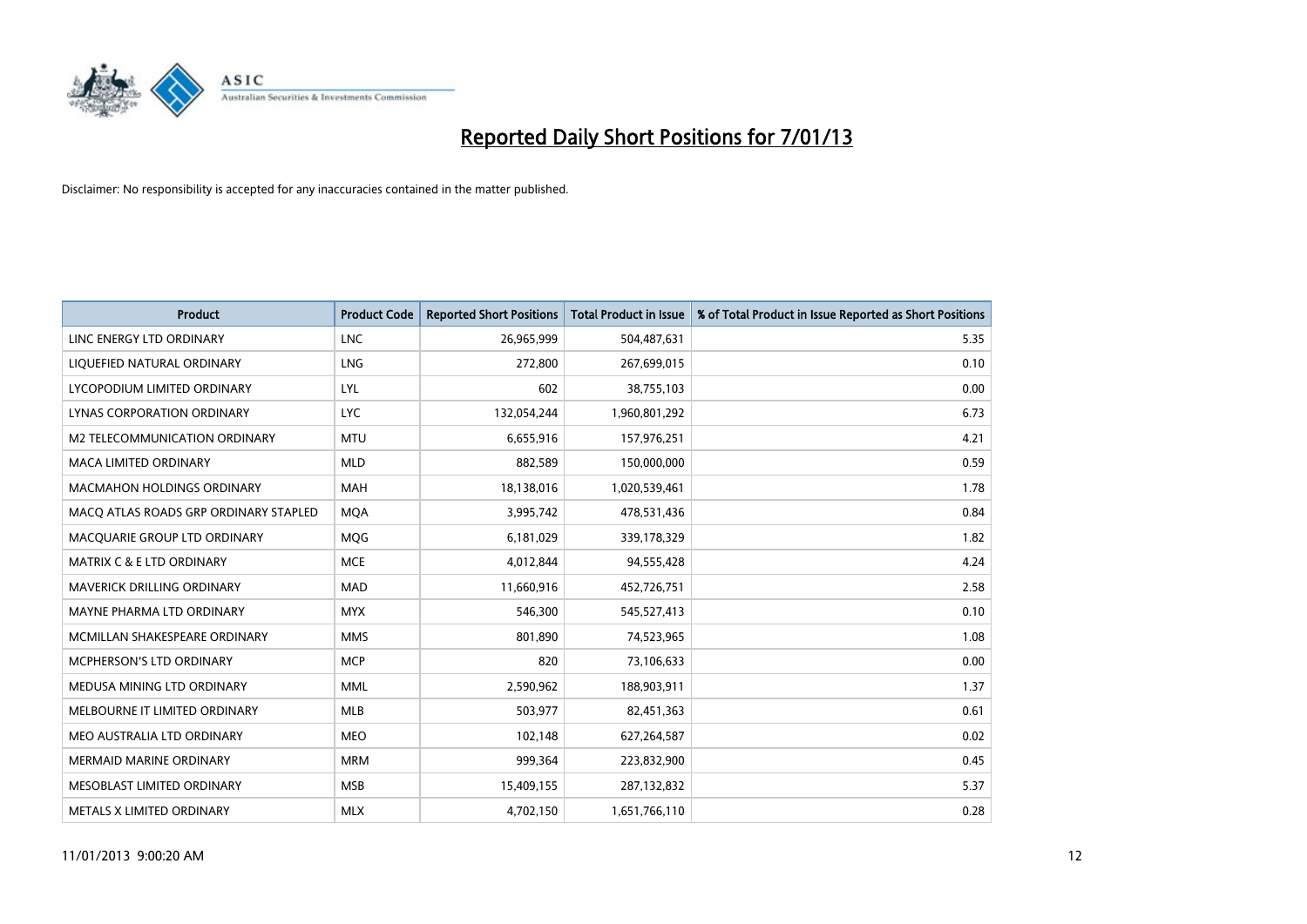

| <b>Product</b>                       | <b>Product Code</b> | <b>Reported Short Positions</b> | <b>Total Product in Issue</b> | % of Total Product in Issue Reported as Short Positions |
|--------------------------------------|---------------------|---------------------------------|-------------------------------|---------------------------------------------------------|
| METCASH LIMITED ORDINARY             | <b>MTS</b>          | 92,698,356                      | 880,704,786                   | 10.53                                                   |
| METMINCO LIMITED ORDINARY            | <b>MNC</b>          | 54,825                          | 1,749,543,023                 | 0.00                                                    |
| MICLYN EXP OFFSHR ORDINARY           | <b>MIO</b>          | 142,145                         | 278,639,188                   | 0.05                                                    |
| MILTON CORPORATION ORDINARY          | <b>MLT</b>          | 12,800                          | 121,625,655                   | 0.01                                                    |
| MINCOR RESOURCES NL ORDINARY         | <b>MCR</b>          | 2,261,677                       | 188,208,274                   | 1.20                                                    |
| MINERAL DEPOSITS ORDINARY            | <b>MDL</b>          | 401,240                         | 83,538,786                    | 0.48                                                    |
| MINERAL RESOURCES, ORDINARY          | <b>MIN</b>          | 3,517,382                       | 185,333,269                   | 1.90                                                    |
| MIRABELA NICKEL LTD ORDINARY         | <b>MBN</b>          | 7,313,054                       | 876,582,736                   | 0.83                                                    |
| MIRVAC GROUP STAPLED SECURITIES      | <b>MGR</b>          | 5,688,654                       | 3,425,587,451                 | 0.17                                                    |
| MOLOPO ENERGY LTD ORDINARY           | <b>MPO</b>          | 503,055                         | 245,849,711                   | 0.20                                                    |
| MONADELPHOUS GROUP ORDINARY          | <b>MND</b>          | 6,914,978                       | 90,663,543                    | 7.63                                                    |
| MORTGAGE CHOICE LTD ORDINARY         | <b>MOC</b>          | 2,390,176                       | 123,431,282                   | 1.94                                                    |
| MOUNT GIBSON IRON ORDINARY           | <b>MGX</b>          | 3,559,520                       | 1,090,584,232                 | 0.33                                                    |
| MULTIPLEX SITES SITES                | <b>MXUPA</b>        | 554                             | 4,500,000                     | 0.01                                                    |
| <b>MURCHISON METALS LTD ORDINARY</b> | <b>MMX</b>          | 6,141,070                       | 450,427,346                   | 1.36                                                    |
| <b>MYER HOLDINGS LTD ORDINARY</b>    | <b>MYR</b>          | 82,486,468                      | 583,384,551                   | 14.14                                                   |
| MYSTATE LIMITED ORDINARY             | <b>MYS</b>          | 19,725                          | 87,117,374                    | 0.02                                                    |
| NATIONAL AUST, BANK ORDINARY         | <b>NAB</b>          | 10,887,710                      | 2,342,207,090                 | 0.46                                                    |
| NAVITAS LIMITED ORDINARY             | <b>NVT</b>          | 8,897,728                       | 375,367,918                   | 2.37                                                    |
| NEON ENERGY LIMITED ORDINARY         | <b>NEN</b>          | 3,325,797                       | 549,844,091                   | 0.60                                                    |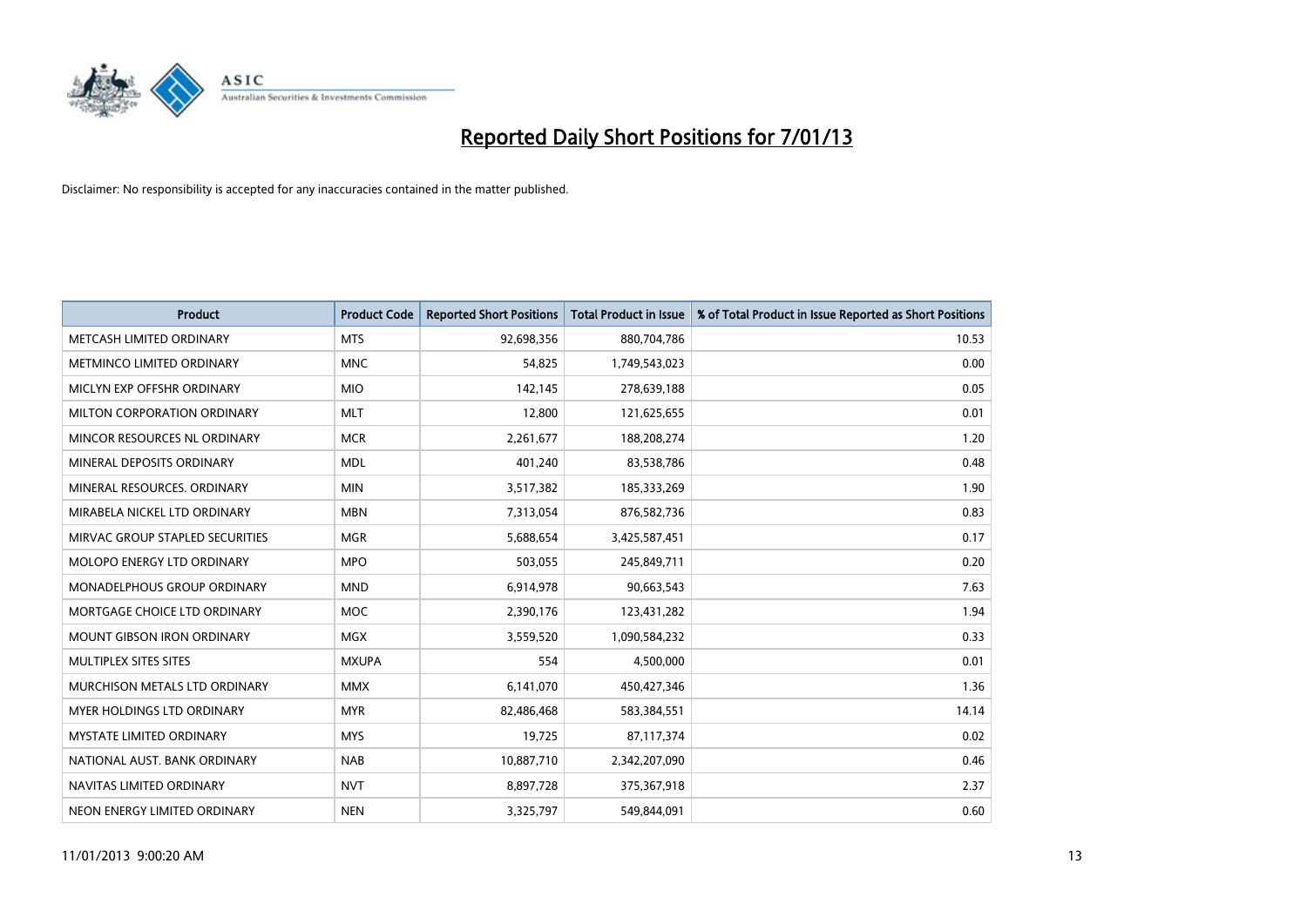

| <b>Product</b>                        | <b>Product Code</b> | <b>Reported Short Positions</b> | <b>Total Product in Issue</b> | % of Total Product in Issue Reported as Short Positions |
|---------------------------------------|---------------------|---------------------------------|-------------------------------|---------------------------------------------------------|
| NEPTUNE MARINE ORDINARY               | <b>NMS</b>          | 60                              | 1,843,891,566                 | 0.00                                                    |
| NEW HOPE CORPORATION ORDINARY         | <b>NHC</b>          | 2,420,312                       | 830,563,352                   | 0.29                                                    |
| NEWCREST MINING ORDINARY              | <b>NCM</b>          | 2,497,918                       | 765,906,839                   | 0.33                                                    |
| NEWS CORP A NON-VOTING CDI            | <b>NWSLV</b>        | 2,996,174                       | 1,534,900,365                 | 0.20                                                    |
| NEWS CORP B VOTING CDI                | <b>NWS</b>          | 1,282,211                       | 798,520,953                   | 0.16                                                    |
| NEWSAT LIMITED ORDINARY               | <b>NWT</b>          | 58,617                          | 233,052,157                   | 0.03                                                    |
| NEXTDC LIMITED ORDINARY               | <b>NXT</b>          | 3,302,550                       | 172,602,288                   | 1.91                                                    |
| NEXUS ENERGY LIMITED ORDINARY         | <b>NXS</b>          | 8,592,363                       | 1,329,821,159                 | 0.65                                                    |
| NIDO PETROLEUM ORDINARY               | <b>NDO</b>          | 105,313                         | 1,601,120,957                 | 0.01                                                    |
| NOBLE MINERAL RES ORDINARY            | <b>NMG</b>          | 3,082,425                       | 666,397,952                   | 0.46                                                    |
| NORFOLK GROUP ORDINARY                | <b>NFK</b>          | 50                              | 158,890,730                   | 0.00                                                    |
| NORTHERN IRON LTD ORDINARY            | <b>NFE</b>          | 3,264,543                       | 484,405,314                   | 0.67                                                    |
| NORTHERN STAR ORDINARY                | <b>NST</b>          | 5,090,899                       | 424,218,168                   | 1.20                                                    |
| NRW HOLDINGS LIMITED ORDINARY         | <b>NWH</b>          | 2,528,250                       | 278,888,011                   | 0.91                                                    |
| NUFARM LIMITED ORDINARY               | <b>NUF</b>          | 6,276,135                       | 262,721,422                   | 2.39                                                    |
| OCEANAGOLD CORP. CHESS DEPOSITARY INT | <b>OGC</b>          | 1,920,840                       | 293,517,918                   | 0.65                                                    |
| OIL SEARCH LTD ORDINARY               | OSH                 | 3,331,949                       | 1,334,756,742                 | 0.25                                                    |
| OM HOLDINGS LIMITED ORDINARY          | OMH                 | 3,975,815                       | 673,423,337                   | 0.59                                                    |
| ORICA LIMITED ORDINARY                | ORI                 | 3,696,986                       | 366,686,516                   | 1.01                                                    |
| ORIGIN ENERGY ORDINARY                | <b>ORG</b>          | 16,589,948                      | 1,094,029,776                 | 1.52                                                    |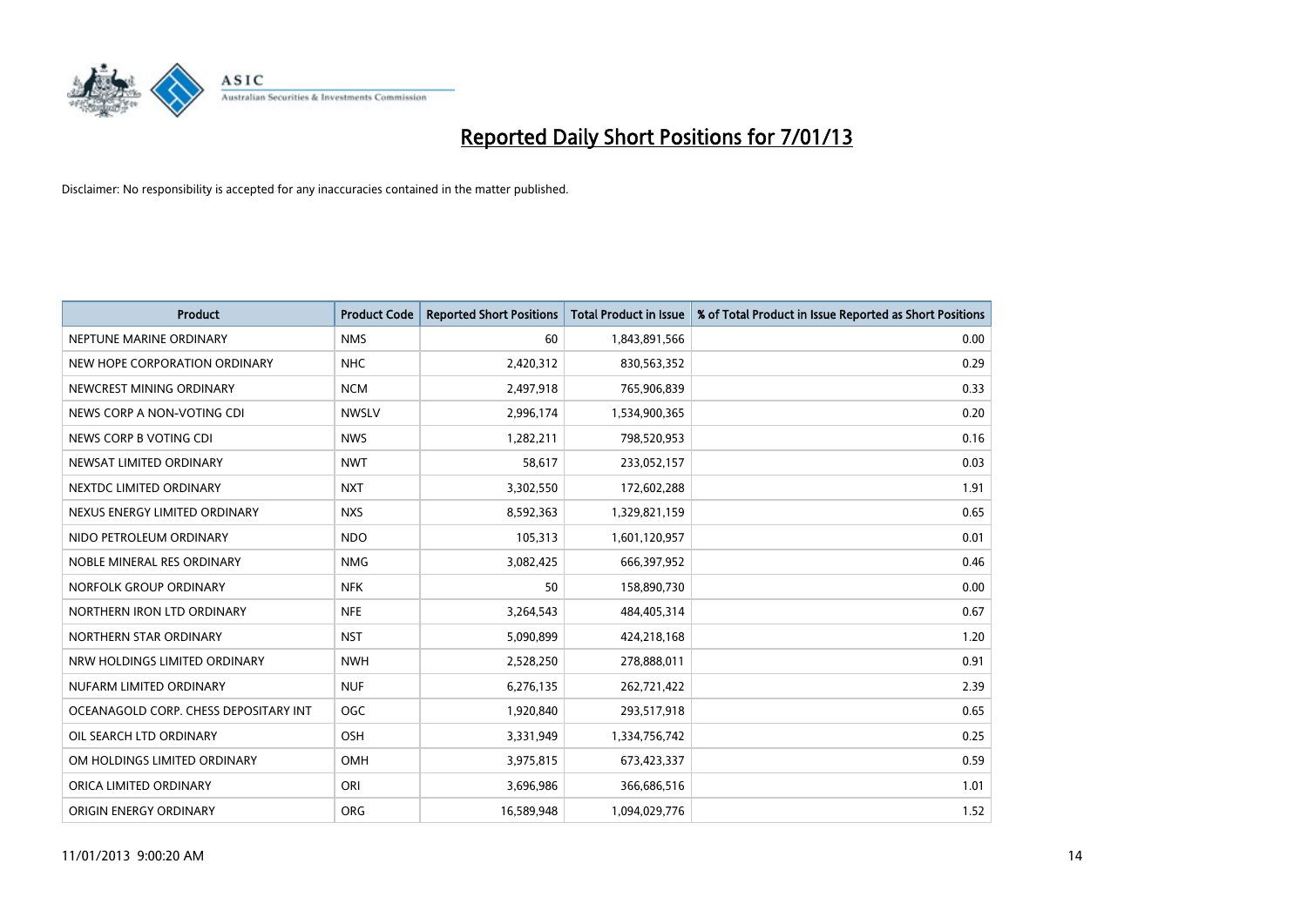

| <b>Product</b>               | <b>Product Code</b> | <b>Reported Short Positions</b> | <b>Total Product in Issue</b> | % of Total Product in Issue Reported as Short Positions |
|------------------------------|---------------------|---------------------------------|-------------------------------|---------------------------------------------------------|
| OROCOBRE LIMITED ORDINARY    | <b>ORE</b>          | 68.495                          | 117,745,140                   | 0.06                                                    |
| OROTONGROUP LIMITED ORDINARY | ORL                 | 32,172                          | 40,880,902                    | 0.08                                                    |
| ORPHEUS ENERGY LTD ORDINARY  | <b>OEG</b>          | 67,200                          | 130,475,919                   | 0.05                                                    |
| OZ MINERALS ORDINARY         | OZL                 | 5,224,590                       | 303,470,022                   | 1.72                                                    |
| PACIFIC BRANDS ORDINARY      | <b>PBG</b>          | 11,302,368                      | 912,915,695                   | 1.24                                                    |
| PALADIN ENERGY LTD ORDINARY  | <b>PDN</b>          | 88,561,462                      | 836,825,651                   | 10.58                                                   |
| PANAUST LIMITED ORDINARY     | <b>PNA</b>          | 3,684,129                       | 605,962,322                   | 0.61                                                    |
| PANCONTINENTAL OIL ORDINARY  | <b>PCL</b>          | 82,361                          | 1,150,994,096                 | 0.01                                                    |
| PANORAMIC RESOURCES ORDINARY | PAN                 | 1,210,007                       | 256,058,555                   | 0.47                                                    |
| PAPERLINX LIMITED ORDINARY   | <b>PPX</b>          | 68,231                          | 609,280,761                   | 0.01                                                    |
| PAPILLON RES LTD ORDINARY    | PIR                 | 1,349,949                       | 268,269,982                   | 0.50                                                    |
| PATTIES FOODS LTD ORDINARY   | PFL                 | 100,000                         | 139,065,639                   | 0.07                                                    |
| PEET LIMITED ORDINARY        | <b>PPC</b>          | 4,039,008                       | 321,013,141                   | 1.26                                                    |
| PERILYA LIMITED ORDINARY     | PEM                 | 514                             | 769,316,426                   | 0.00                                                    |
| PERPETUAL LIMITED ORDINARY   | PPT                 | 2,118,399                       | 41,980,678                    | 5.05                                                    |
| PERSEUS MINING LTD ORDINARY  | PRU                 | 15,608,196                      | 457,962,088                   | 3.41                                                    |
| PHARMAXIS LTD ORDINARY       | <b>PXS</b>          | 6,684,928                       | 308,543,389                   | 2.17                                                    |
| PLATINUM ASSET ORDINARY      | <b>PTM</b>          | 12,855,828                      | 561,347,878                   | 2.29                                                    |
| PLATINUM AUSTRALIA ORDINARY  | <b>PLA</b>          | 836,127                         | 504,968,043                   | 0.17                                                    |
| PMP LIMITED ORDINARY         | <b>PMP</b>          | 206,144                         | 323,781,124                   | 0.06                                                    |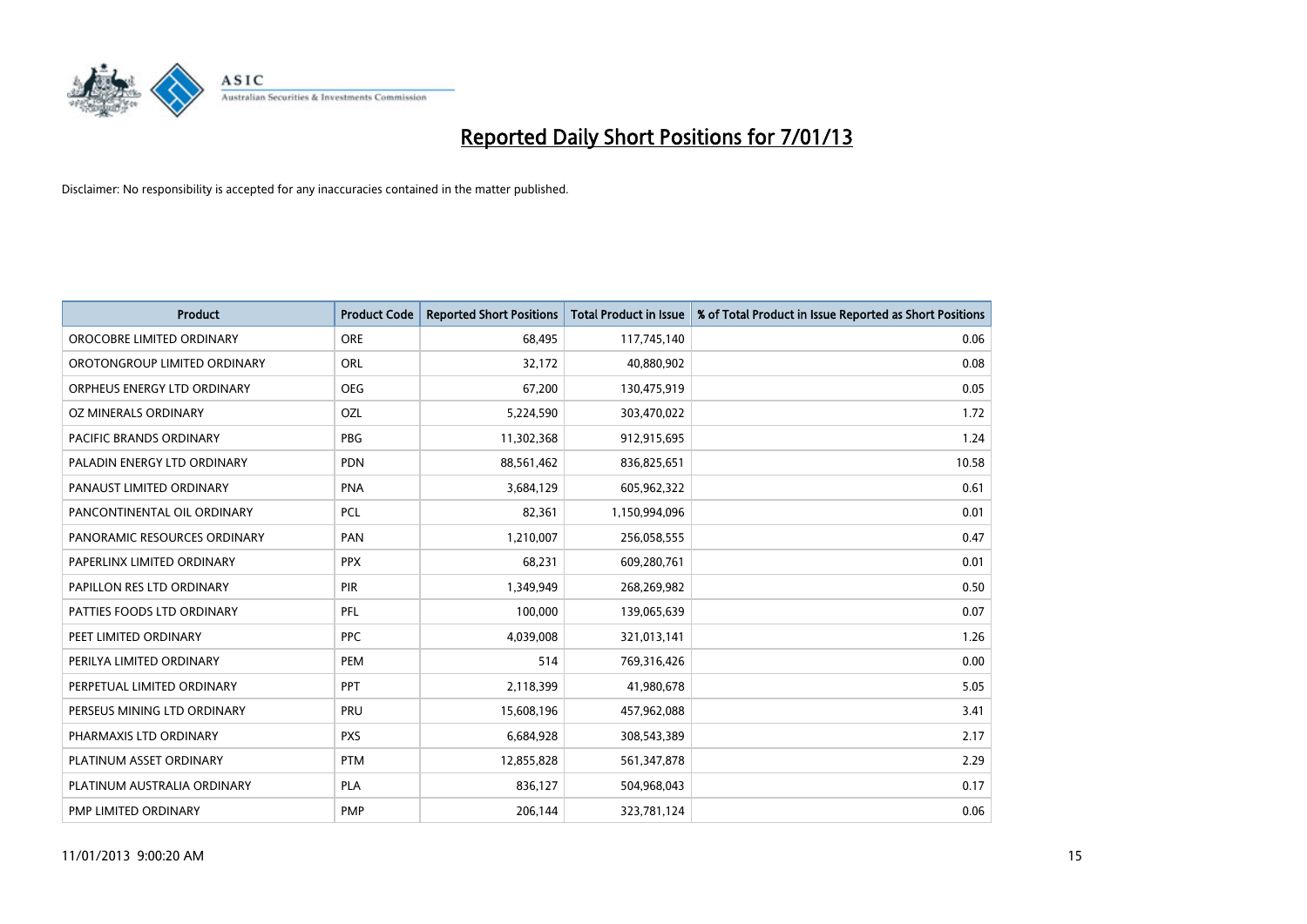

| <b>Product</b>                    | <b>Product Code</b> | <b>Reported Short Positions</b> | <b>Total Product in Issue</b> | % of Total Product in Issue Reported as Short Positions |
|-----------------------------------|---------------------|---------------------------------|-------------------------------|---------------------------------------------------------|
| PRANA BIOTECHNOLOGY ORDINARY      | PBT                 | 83,350                          | 340,689,928                   | 0.02                                                    |
| PREMIER INVESTMENTS ORDINARY      | <b>PMV</b>          | 1,207,175                       | 155,260,478                   | 0.78                                                    |
| PRIMA BIOMED LTD ORDINARY         | PRR                 | 6,288,810                       | 1,066,063,388                 | 0.59                                                    |
| PRIMARY HEALTH CARE ORDINARY      | <b>PRY</b>          | 26,956,152                      | 502,983,554                   | 5.36                                                    |
| PRIME MEDIA GRP LTD ORDINARY      | PRT                 | 60,147                          | 366,330,303                   | 0.02                                                    |
| PRIMEAG AUSTRALIA ORDINARY        | PAG                 | 2,151                           | 266,394,444                   | 0.00                                                    |
| PROGRAMMED ORDINARY               | <b>PRG</b>          | 318,479                         | 118,177,001                   | 0.27                                                    |
| PSIVIDA CORP CDI 1:1              | <b>PVA</b>          | 50,000                          | 8,941,306                     | 0.56                                                    |
| PURA VIDA ENERGY NL ORDINARY      | <b>PVD</b>          | 157,040                         | 59,769,584                    | 0.26                                                    |
| OANTAS AIRWAYS ORDINARY           | QAN                 | 16,392,990                      | 2,265,123,620                 | 0.72                                                    |
| QBE INSURANCE GROUP ORDINARY      | QBE                 | 61,637,614                      | 1,196,747,582                 | 5.15                                                    |
| ORXPHARMA LTD ORDINARY            | <b>ORX</b>          | 130,762                         | 144,617,206                   | 0.09                                                    |
| <b>QUBE HOLDINGS LTD ORDINARY</b> | <b>QUB</b>          | 9,580,937                       | 926,489,845                   | 1.03                                                    |
| RAMELIUS RESOURCES ORDINARY       | <b>RMS</b>          | 4,262,003                       | 337,296,949                   | 1.26                                                    |
| RAMSAY HEALTH CARE ORDINARY       | <b>RHC</b>          | 2,895,390                       | 202,081,252                   | 1.43                                                    |
| <b>RCR TOMLINSON ORDINARY</b>     | <b>RCR</b>          | 101,379                         | 132,431,265                   | 0.08                                                    |
| <b>REA GROUP ORDINARY</b>         | <b>REA</b>          | 95,367                          | 131,714,699                   | 0.07                                                    |
| RECKON LIMITED ORDINARY           | <b>RKN</b>          | 451,000                         | 129,488,015                   | 0.35                                                    |
| <b>RED 5 LIMITED ORDINARY</b>     | <b>RED</b>          | 1,850,393                       | 135,488,008                   | 1.37                                                    |
| RED FORK ENERGY ORDINARY          | <b>RFE</b>          | 3,258,969                       | 384,951,719                   | 0.85                                                    |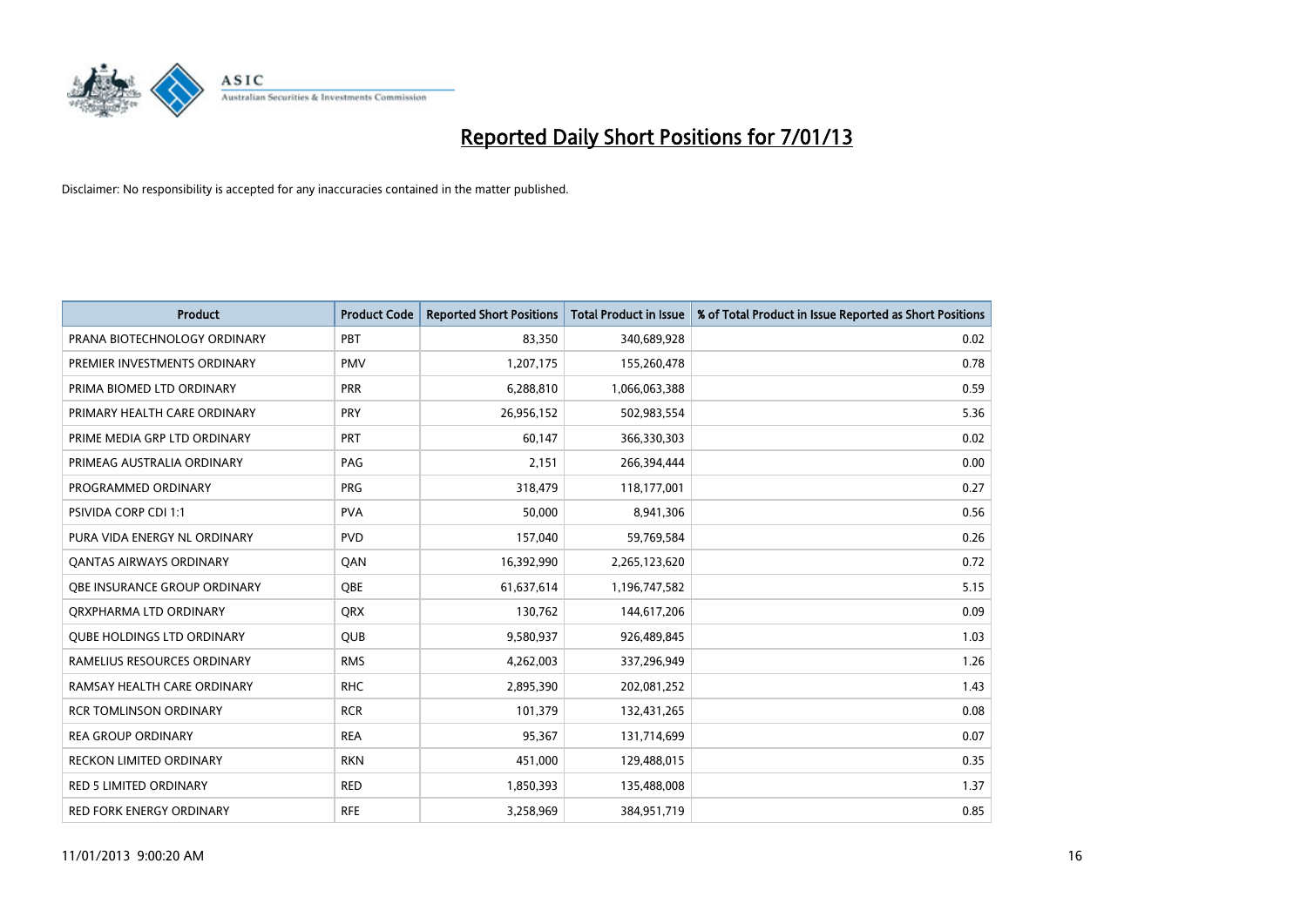

| <b>Product</b>                   | <b>Product Code</b> | <b>Reported Short Positions</b> | Total Product in Issue | % of Total Product in Issue Reported as Short Positions |
|----------------------------------|---------------------|---------------------------------|------------------------|---------------------------------------------------------|
| REDBANK ENERGY LTD ORDINARY      | AEI                 | 13                              | 786,287                | 0.00                                                    |
| REDFLEX HOLDINGS ORDINARY        | <b>RDF</b>          | 2,820                           | 110,762,310            | 0.00                                                    |
| REECE AUSTRALIA LTD. ORDINARY    | <b>REH</b>          | 10,490                          | 99,600,000             | 0.01                                                    |
| REGIS RESOURCES ORDINARY         | <b>RRL</b>          | 2,585,757                       | 473,972,396            | 0.55                                                    |
| RESMED INC CDI 10:1              | <b>RMD</b>          | 2,844,276                       | 1,556,242,300          | 0.18                                                    |
| RESOLUTE MINING ORDINARY         | <b>RSG</b>          | 2,588,245                       | 643,094,224            | 0.40                                                    |
| RESOURCE GENERATION ORDINARY     | <b>RES</b>          | 173                             | 263,345,652            | 0.00                                                    |
| RETAIL FOOD GROUP ORDINARY       | <b>RFG</b>          | 155,835                         | 130,054,522            | 0.12                                                    |
| REVERSE CORP LIMITED ORDINARY    | <b>REF</b>          | 100                             | 92,382,175             | 0.00                                                    |
| REX MINERALS LIMITED ORDINARY    | <b>RXM</b>          | 2,010,447                       | 188,907,284            | 1.06                                                    |
| RHG LIMITED ORDINARY             | <b>RHG</b>          | 299,104                         | 308,483,177            | 0.10                                                    |
| <b>RIALTO ENERGY ORDINARY</b>    | <b>RIA</b>          | 41                              | 672,259,992            | 0.00                                                    |
| RIDLEY CORPORATION ORDINARY      | <b>RIC</b>          | 36,701                          | 307,817,071            | 0.01                                                    |
| RIO TINTO LIMITED ORDINARY       | <b>RIO</b>          | 9,297,129                       | 435,758,720            | 2.13                                                    |
| ROC OIL COMPANY ORDINARY         | <b>ROC</b>          | 1,268,298                       | 683,235,552            | 0.19                                                    |
| <b>RURALCO HOLDINGS ORDINARY</b> | <b>RHL</b>          | 12,000                          | 55,019,284             | 0.02                                                    |
| SAI GLOBAL LIMITED ORDINARY      | SAI                 | 5,413,078                       | 206,883,139            | 2.62                                                    |
| SALMAT LIMITED ORDINARY          | <b>SLM</b>          | 488,210                         | 159,812,799            | 0.31                                                    |
| SAMSON OIL & GAS LTD ORDINARY    | <b>SSN</b>          | 3,647,134                       | 1,865,384,154          | 0.20                                                    |
| SANDFIRE RESOURCES ORDINARY      | <b>SFR</b>          | 1,713,420                       | 153,524,301            | 1.12                                                    |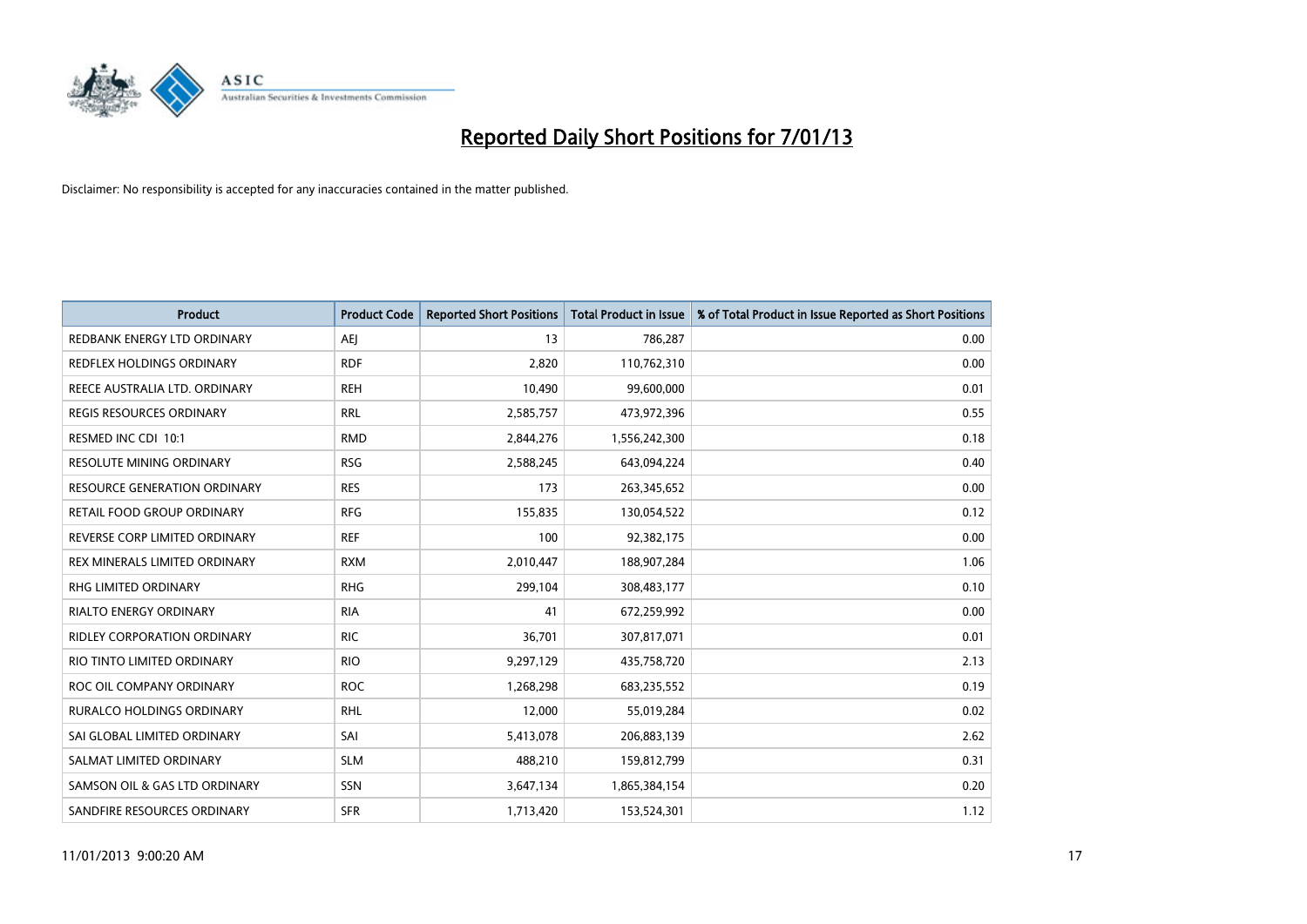

| <b>Product</b>                           | <b>Product Code</b> | <b>Reported Short Positions</b> | <b>Total Product in Issue</b> | % of Total Product in Issue Reported as Short Positions |
|------------------------------------------|---------------------|---------------------------------|-------------------------------|---------------------------------------------------------|
| <b>SANTOS LTD ORDINARY</b>               | <b>STO</b>          | 3,554,426                       | 958,870,979                   | 0.37                                                    |
| SARACEN MINERAL ORDINARY                 | <b>SAR</b>          | 6,525,120                       | 595,217,424                   | 1.10                                                    |
| SCA PROPERTY GROUP STAPLED SECURITIES    | <b>SCP</b>          | 7,003,620                       | 585,455,114                   | 1.20                                                    |
| SEDGMAN LIMITED ORDINARY                 | <b>SDM</b>          | 586,396                         | 217,623,797                   | 0.27                                                    |
| SEEK LIMITED ORDINARY                    | <b>SEK</b>          | 13,587,805                      | 337,101,307                   | 4.03                                                    |
| SENEX ENERGY LIMITED ORDINARY            | SXY                 | 2,495,705                       | 1,140,194,837                 | 0.22                                                    |
| SERVICE STREAM ORDINARY                  | <b>SSM</b>          | 5,018                           | 283,418,867                   | 0.00                                                    |
| SEVEN GROUP HOLDINGS ORDINARY            | <b>SVW</b>          | 3,160,439                       | 307,410,281                   | 1.03                                                    |
| SEVEN WEST MEDIA LTD ORDINARY            | <b>SWM</b>          | 20,209,607                      | 999,160,872                   | 2.02                                                    |
| SIGMA PHARMACEUTICAL ORDINARY            | <b>SIP</b>          | 6,845,162                       | 1,173,298,140                 | 0.58                                                    |
| SILEX SYSTEMS ORDINARY                   | <b>SLX</b>          | 1,028,010                       | 170,232,464                   | 0.60                                                    |
| SILVER CHEF LIMITED ORDINARY             | <b>SIV</b>          | 7.397                           | 27,222,919                    | 0.03                                                    |
| SILVER LAKE RESOURCE DEF EX IGR          | <b>SLRN</b>         | 4,404                           | 150,097,055                   | 0.00                                                    |
| SILVER LAKE RESOURCE ORDINARY            | <b>SLR</b>          | 18,208,211                      | 228,940,486                   | 7.95                                                    |
| SIMS METAL MGMT LTD ORDINARY             | SGM                 | 8,179,450                       | 204,296,106                   | 4.00                                                    |
| SINGAPORE TELECOMM. CHESS DEPOSITARY INT | SGT                 | 3,534,835                       | 138,645,546                   | 2.55                                                    |
| SIRIUS RESOURCES NL ORDINARY             | <b>SIR</b>          | 55,187                          | 220,834,586                   | 0.02                                                    |
| SIRTEX MEDICAL ORDINARY                  | <b>SRX</b>          | 337,359                         | 55,768,136                    | 0.60                                                    |
| SKILLED GROUP LTD ORDINARY               | <b>SKE</b>          | 6,148,336                       | 233,487,276                   | 2.63                                                    |
| SKY NETWORK ORDINARY                     | <b>SKT</b>          | 30,000                          | 389,139,785                   | 0.01                                                    |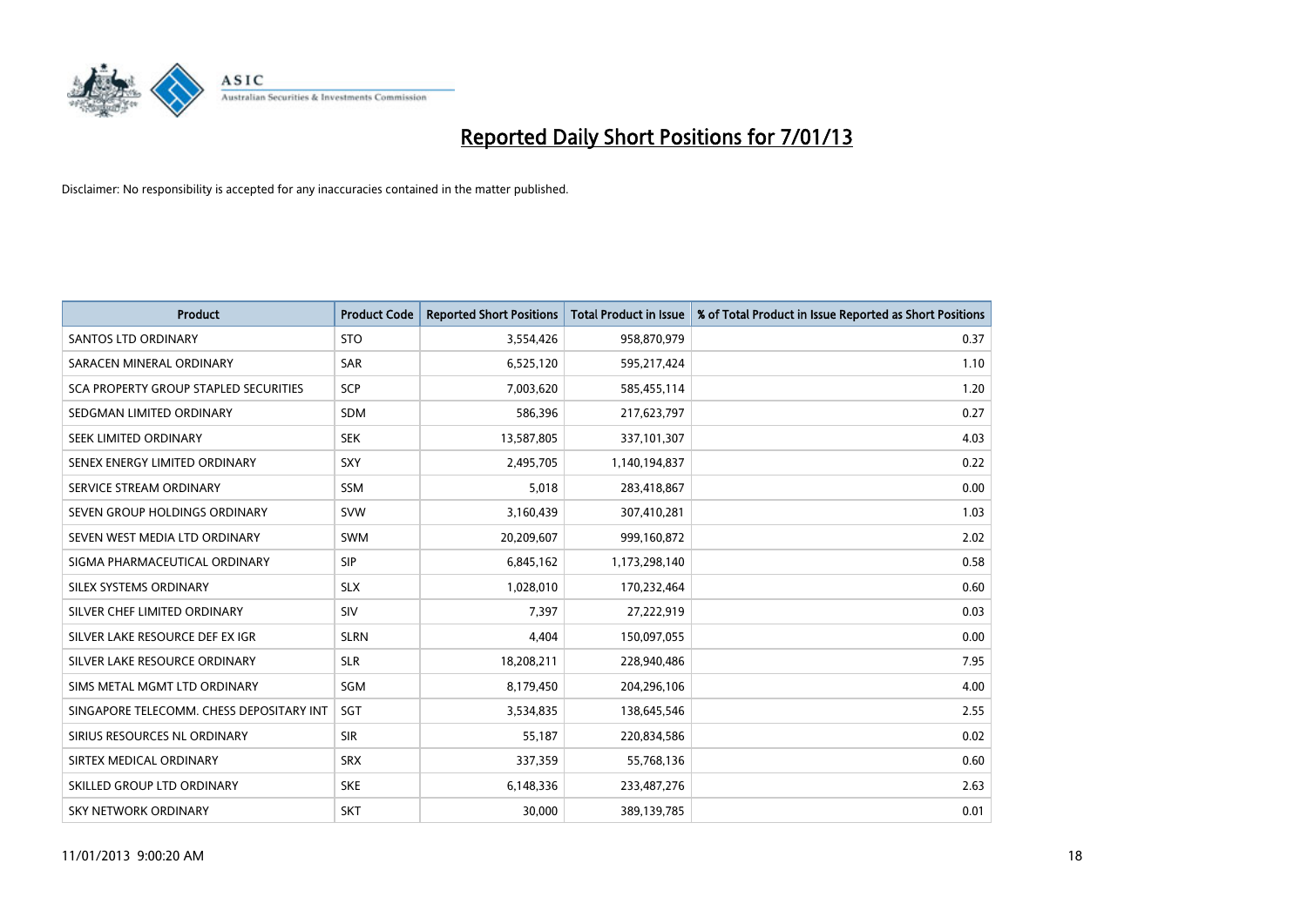

| <b>Product</b>                           | <b>Product Code</b> | <b>Reported Short Positions</b> | <b>Total Product in Issue</b> | % of Total Product in Issue Reported as Short Positions |
|------------------------------------------|---------------------|---------------------------------|-------------------------------|---------------------------------------------------------|
| SKYCITY ENT GRP LTD ORDINARY             | <b>SKC</b>          | 110,101                         | 576,958,340                   | 0.02                                                    |
| <b>SLATER &amp; GORDON ORDINARY</b>      | SGH                 | 28,015                          | 170,537,215                   | 0.02                                                    |
| SMS MANAGEMENT, ORDINARY                 | <b>SMX</b>          | 1,199,311                       | 69,378,477                    | 1.73                                                    |
| SONIC HEALTHCARE ORDINARY                | <b>SHL</b>          | 5,294,114                       | 396,025,681                   | 1.34                                                    |
| SOUL PATTINSON (W.H) ORDINARY            | SOL                 | 14,245                          | 239,395,320                   | 0.01                                                    |
| SOUTH BOULDER MINES ORDINARY             | <b>STB</b>          | 136,195                         | 127,952,826                   | 0.11                                                    |
| SP AUSNET STAPLED SECURITIES             | <b>SPN</b>          | 7,089,081                       | 3,367,543,113                 | 0.21                                                    |
| SPARK INFRASTRUCTURE STAPLED NOTE & UNIT | SKI                 | 33,178,578                      | 1,326,734,264                 | 2.50                                                    |
| SPDR 200 FUND ETF UNITS                  | <b>STW</b>          | 30,943                          | 47,859,567                    | 0.06                                                    |
| SPDR S&P/ASX PROP FU ETF UNITS           | <b>SLF</b>          | 13,165                          | 37,500,001                    | 0.04                                                    |
| SPDRMSCIAUSELECTHDY ETF UNITS            | SYI                 | 1,414                           | 2,407,545                     | 0.06                                                    |
| SPECIALTY FASHION ORDINARY               | <b>SFH</b>          | 2,578,941                       | 192,236,121                   | 1.34                                                    |
| ST BARBARA LIMITED ORDINARY              | <b>SBM</b>          | 1,976,903                       | 488,074,077                   | 0.41                                                    |
| STANMORE COAL LTD ORDINARY               | <b>SMR</b>          | 32,870                          | 207,827,090                   | 0.02                                                    |
| STARPHARMA HOLDINGS ORDINARY             | SPL                 | 6,387,330                       | 283,640,060                   | 2.25                                                    |
| STHN CROSS MEDIA ORDINARY                | SXL                 | 18,230,765                      | 704,858,524                   | 2.59                                                    |
| STOCKLAND UNITS/ORD STAPLED              | <b>SGP</b>          | 22,958,283                      | 2,202,657,963                 | 1.04                                                    |
| STRAITS RES LTD. ORDINARY                | SRQ                 | 69,907                          | 1,164,150,159                 | 0.01                                                    |
| STW COMMUNICATIONS ORDINARY              | SGN                 | 77,040                          | 403,828,512                   | 0.02                                                    |
| SUNCORP GROUP LTD ORDINARY               | <b>SUN</b>          | 8,340,840                       | 1,286,600,980                 | 0.65                                                    |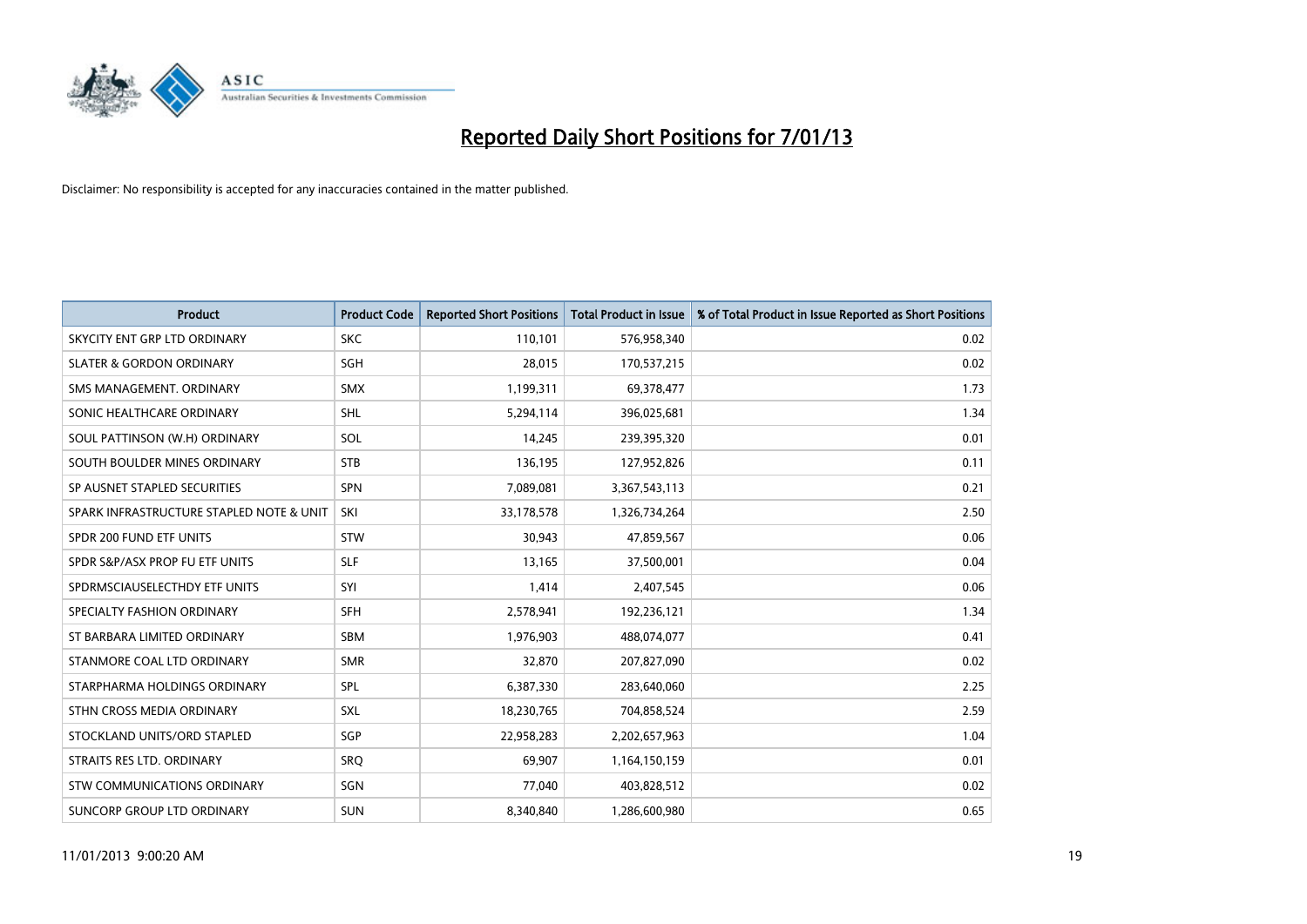

| <b>Product</b>                   | <b>Product Code</b> | <b>Reported Short Positions</b> | <b>Total Product in Issue</b> | % of Total Product in Issue Reported as Short Positions |
|----------------------------------|---------------------|---------------------------------|-------------------------------|---------------------------------------------------------|
| SUNDANCE ENERGY ORDINARY         | <b>SEA</b>          | 2,799,166                       | 278,765,141                   | 1.00                                                    |
| SUNDANCE RESOURCES ORDINARY      | <b>SDL</b>          | 5,843,609                       | 3,066,227,034                 | 0.19                                                    |
| SUNLAND GROUP LTD ORDINARY       | <b>SDG</b>          | 118,391                         | 189,417,674                   | 0.06                                                    |
| SUPER RET REP LTD ORDINARY       | <b>SUL</b>          | 849,331                         | 196,382,811                   | 0.43                                                    |
| SYD AIRPORT STAPLED US PROHIBIT. | <b>SYD</b>          | 11,618,030                      | 1,861,210,782                 | 0.62                                                    |
| SYRAH RESOURCES ORDINARY         | <b>SYR</b>          | 16,587                          | 134,107,089                   | 0.01                                                    |
| TABCORP HOLDINGS LTD ORDINARY    | <b>TAH</b>          | 14,406,215                      | 734,015,737                   | 1.96                                                    |
| TANAMI GOLD NL ORDINARY          | <b>TAM</b>          | 278,916                         | 261,132,677                   | 0.11                                                    |
| TAP OIL LIMITED ORDINARY         | <b>TAP</b>          | 447,868                         | 241,295,311                   | 0.19                                                    |
| TASSAL GROUP LIMITED ORDINARY    | <b>TGR</b>          | 75,124                          | 146,304,404                   | 0.05                                                    |
| TATTS GROUP LTD ORDINARY         | <b>TTS</b>          | 7,166,665                       | 1,386,103,541                 | 0.52                                                    |
| <b>TECHNOLOGY ONE ORDINARY</b>   | <b>TNE</b>          | 50,644                          | 306,620,955                   | 0.02                                                    |
| TELECOM CORPORATION ORDINARY     | <b>TEL</b>          | 6,884,881                       | 1,824,673,847                 | 0.38                                                    |
| TELSTRA CORPORATION. ORDINARY    | <b>TLS</b>          | 19,902,883                      | 12,443,074,357                | 0.16                                                    |
| TEN NETWORK HOLDINGS ORDINARY    | <b>TEN</b>          | 131,854,079                     | 2,312,328,771                 | 5.70                                                    |
| TERANGA GOLD CORP CDI 1:1        | <b>TGZ</b>          | 207,426                         | 163,248,235                   | 0.13                                                    |
| TEXON PETROLEUM LTD ORDINARY     | <b>TXN</b>          | 70,615                          | 245,339,848                   | 0.03                                                    |
| THE REJECT SHOP ORDINARY         | <b>TRS</b>          | 2,549,437                       | 26,092,220                    | 9.77                                                    |
| THORN GROUP LIMITED ORDINARY     | <b>TGA</b>          | 770,764                         | 146,784,042                   | 0.53                                                    |
| TIGER RESOURCES ORDINARY         | <b>TGS</b>          | 2,005,892                       | 673,470,269                   | 0.30                                                    |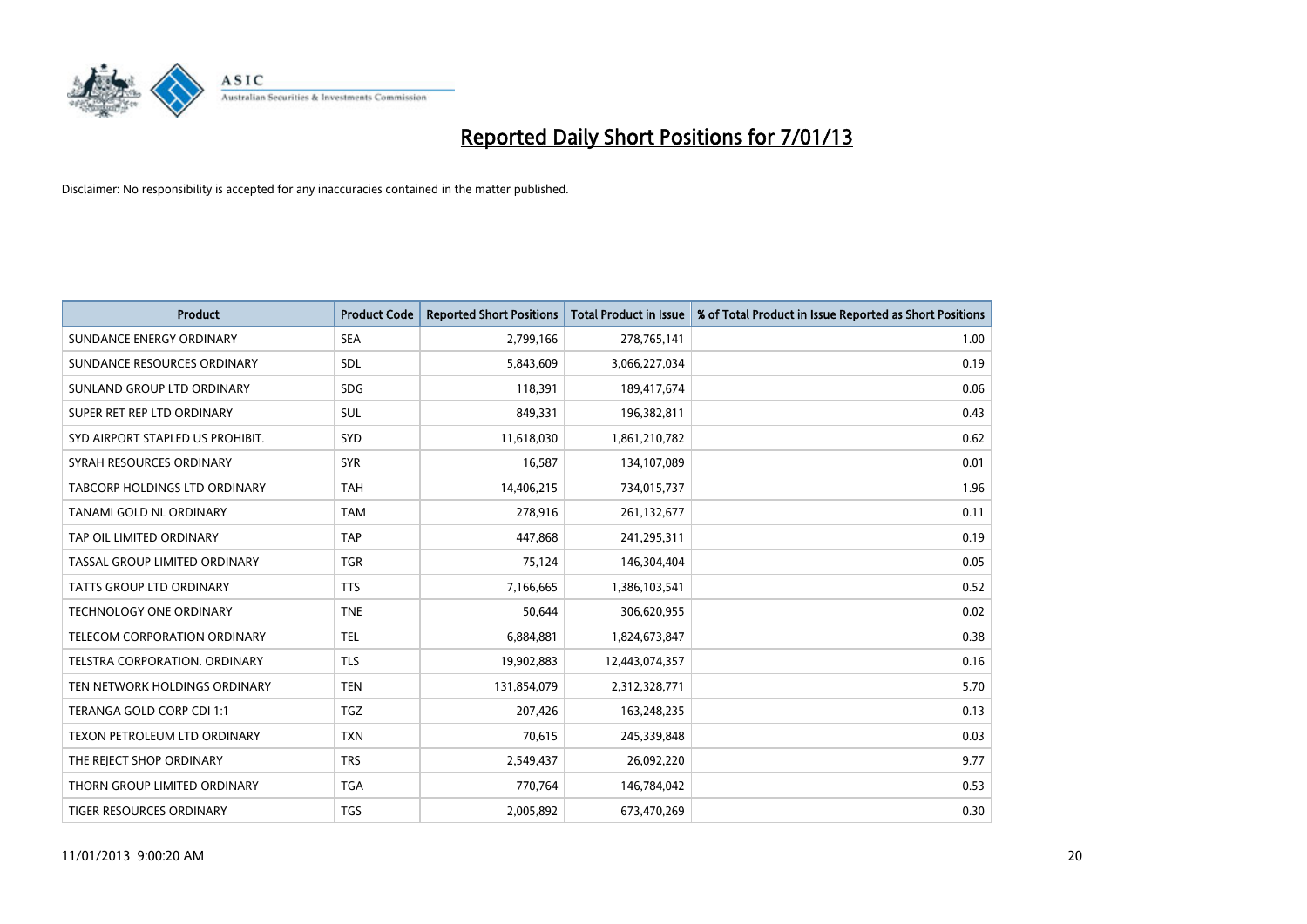

| <b>Product</b>                         | <b>Product Code</b> | <b>Reported Short Positions</b> | <b>Total Product in Issue</b> | % of Total Product in Issue Reported as Short Positions |
|----------------------------------------|---------------------|---------------------------------|-------------------------------|---------------------------------------------------------|
| TOLL HOLDINGS LTD ORDINARY             | <b>TOL</b>          | 33,811,704                      | 717,133,875                   | 4.71                                                    |
| TOX FREE SOLUTIONS ORDINARY            | <b>TOX</b>          | 838,755                         | 115,989,858                   | 0.72                                                    |
| TPG TELECOM LIMITED ORDINARY           | <b>TPM</b>          | 2,899,650                       | 793,808,141                   | 0.37                                                    |
| TRADE ME GROUP ORDINARY                | <b>TME</b>          | 805,287                         | 396,017,568                   | 0.20                                                    |
| <b>TRANSFIELD SERVICES ORDINARY</b>    | <b>TSE</b>          | 4,853,506                       | 512,457,716                   | 0.95                                                    |
| TRANSPACIFIC INDUST, ORDINARY          | <b>TPI</b>          | 6,742,689                       | 1,578,563,490                 | 0.43                                                    |
| TRANSURBAN GROUP TRIPLE STAPLED SEC.   | <b>TCL</b>          | 6,631,947                       | 1,462,379,803                 | 0.45                                                    |
| TREASURY WINE ESTATE ORDINARY          | <b>TWE</b>          | 19,247,161                      | 647,227,144                   | 2.97                                                    |
| TROY RESOURCES LTD ORDINARY            | <b>TRY</b>          | 64,437                          | 91,318,649                    | 0.07                                                    |
| <b>UGL LIMITED ORDINARY</b>            | <b>UGL</b>          | 5,857,585                       | 166,315,038                   | 3.52                                                    |
| UXC LIMITED ORDINARY                   | <b>UXC</b>          | 1,483,270                       | 308,056,885                   | 0.48                                                    |
| <b>VENTURE MINERALS ORDINARY</b>       | <b>VMS</b>          | 227,760                         | 287,320,170                   | 0.08                                                    |
| VIRGIN AUS HLDG LTD ORDINARY           | VAH                 | 42,852,647                      | 2,455,775,111                 | 1.74                                                    |
| <b>VOCUS COMMS LTD ORDINARY</b>        | <b>VOC</b>          | 76,705                          | 77,111,341                    | 0.10                                                    |
| <b>WATPAC LIMITED ORDINARY</b>         | <b>WTP</b>          | 8,701                           | 184,332,526                   | 0.00                                                    |
| <b>WDS LIMITED ORDINARY</b>            | <b>WDS</b>          | 7                               | 144,740,614                   | 0.00                                                    |
| WEBIET LIMITED ORDINARY                | <b>WEB</b>          | 179,933                         | 78,010,374                    | 0.23                                                    |
| <b>WESFARMERS LIMITED ORDINARY</b>     | <b>WES</b>          | 27,773,700                      | 1,006,650,182                 | 2.76                                                    |
| WESFARMERS LIMITED PARTIALLY PROTECTED | <b>WESN</b>         | 39,844                          | 150,543,416                   | 0.03                                                    |
| WESTERN AREAS NL ORDINARY              | <b>WSA</b>          | 13,387,992                      | 192,893,794                   | 6.94                                                    |